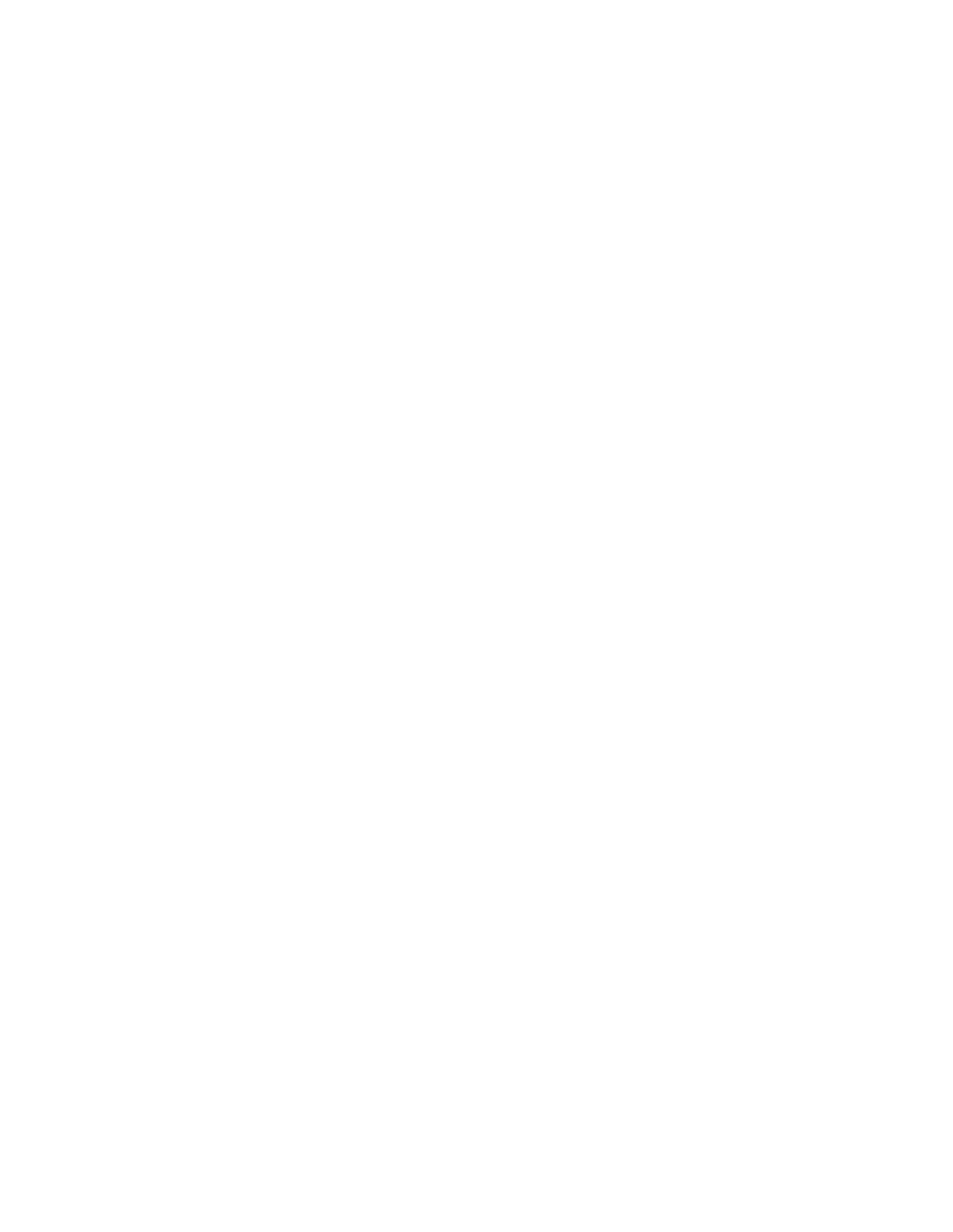

# 2810 Leveling System

## **TABLE OF CONTENTS**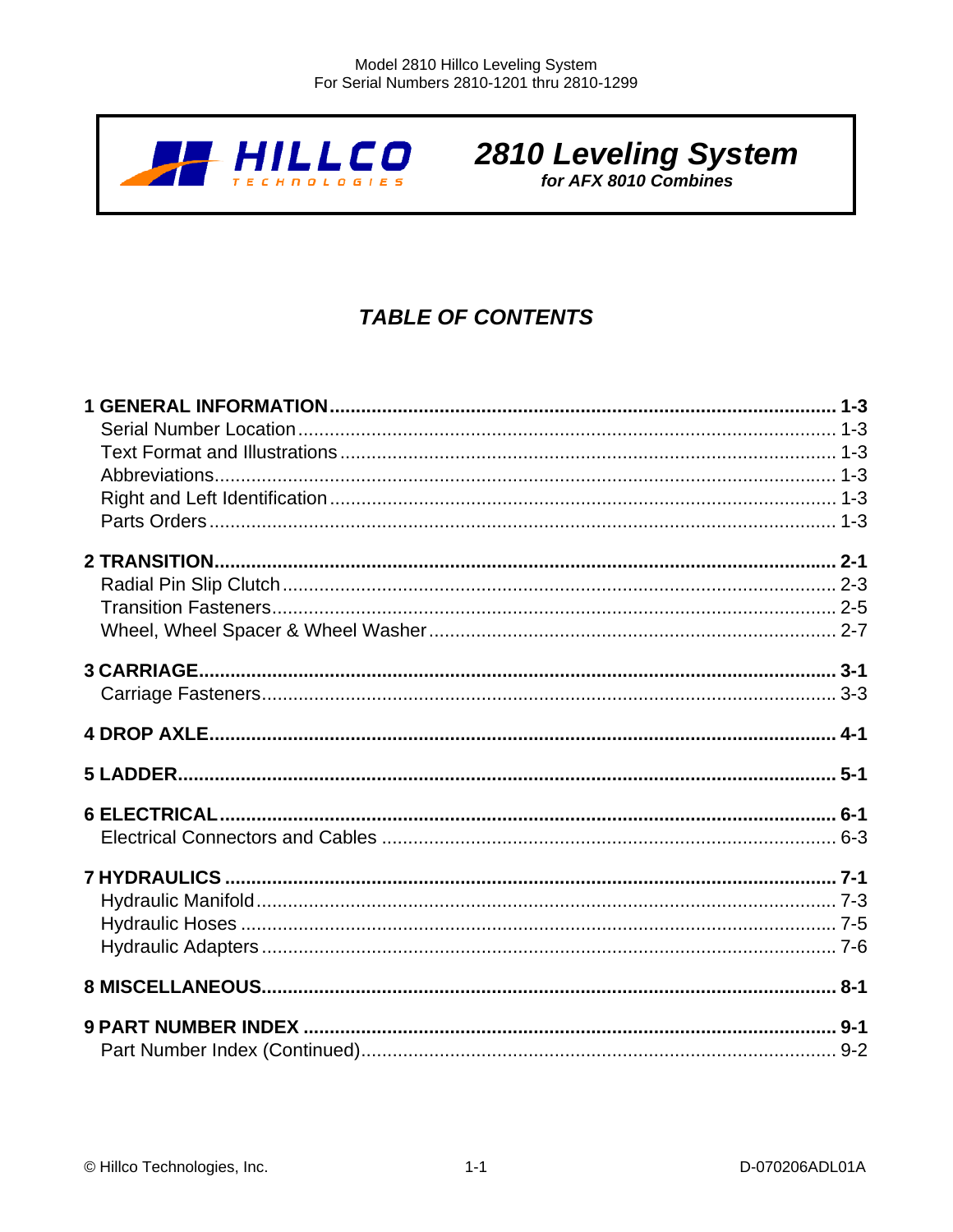Hillco Technologies, Inc. 107 1<sup>st</sup> Avenue Nezperce Id. 83543

Fax 208.937.2280 Phone 208.937.2461<br>Toll Free 800.937.2461 Toll Free 800.937.2461

www.hillcotechnologies.com

© Hillco Technologies, Inc. 1-2 1-2 D-070206ADL01A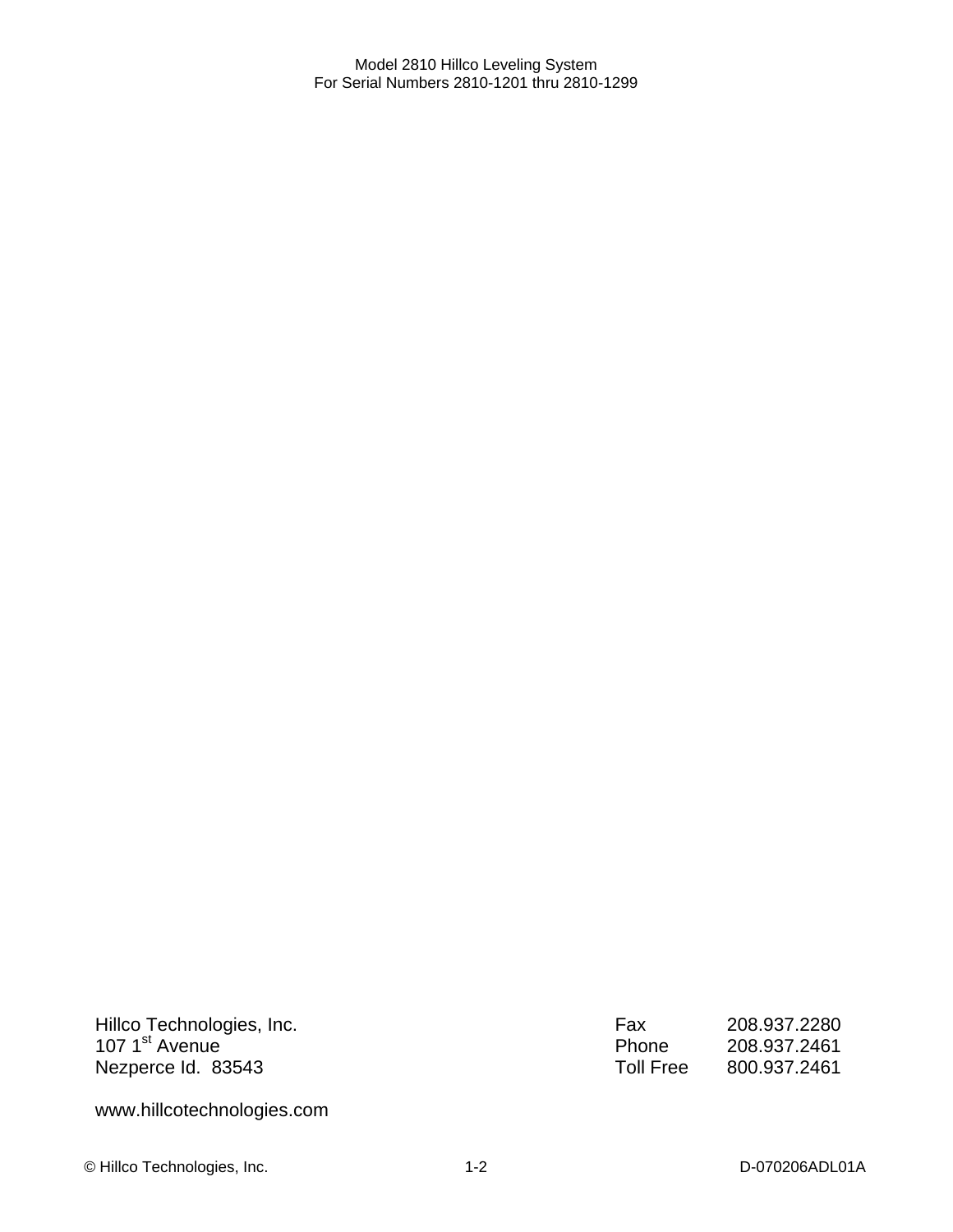#### Model 2810 Hillco Leveling System For Serial Numbers 2810-1201 thru 2810-1299 **1** *GENERAL INFORMATION*

#### *SERIAL NUMBER LOCATION*



#### *TEXT FORMAT AND ILLUSTRATIONS*

The arrangement of this parts catalog is for easy identification of parts. All parts are illustrated in exploded views in proper relation to each other. Some diagrams refer to other pages for further information. Reference numbers used in the illustrations refer to line numbers in the part lists. The part lists appear to the right or below all diagrams and correspond with those diagrams. Included in the part lists, along with the reference numbers are part numbers, part descriptions and the quantity of the part required per leveling system.

#### *ABBREVIATIONS*

**SN** "Serial Number" refers to the serial number given to each leveling system (by Hillco Technologies), as well as the serial number given to the combine (by the specific combine manufacturer) the leveling system is installed. See above for the leveling system's serial number location. This abbreviation is used interchangeably in both instances. Each Model 2810 Leveling System uses the following serial number format: 2810-XXXX (sequential numbers).

**ASM** "Assembly" refers to a whole grouping of parts (shown in the diagram corresponding with the page where "ASM" is shown unless otherwise noted). Some assemblies have parts that are sold separately, however some must be purchased as a single unit. Hillco Product Specialists will be able to assist you with any questions.

**NS** "Not Shown" refers to a part that is not depicted in the illustration.

#### *RIGHT AND LEFT IDENTIFICATION*

The reference to right-hand and left-hand in this catalog is identified by the operator sitting in the operator's seat, looking toward the front of the machine (in normal forward travel).

#### *PARTS ORDERS*

Orders must specify product model, serial number, correct part number, complete description, quantity required, method of shipment, shipping address, and billing address.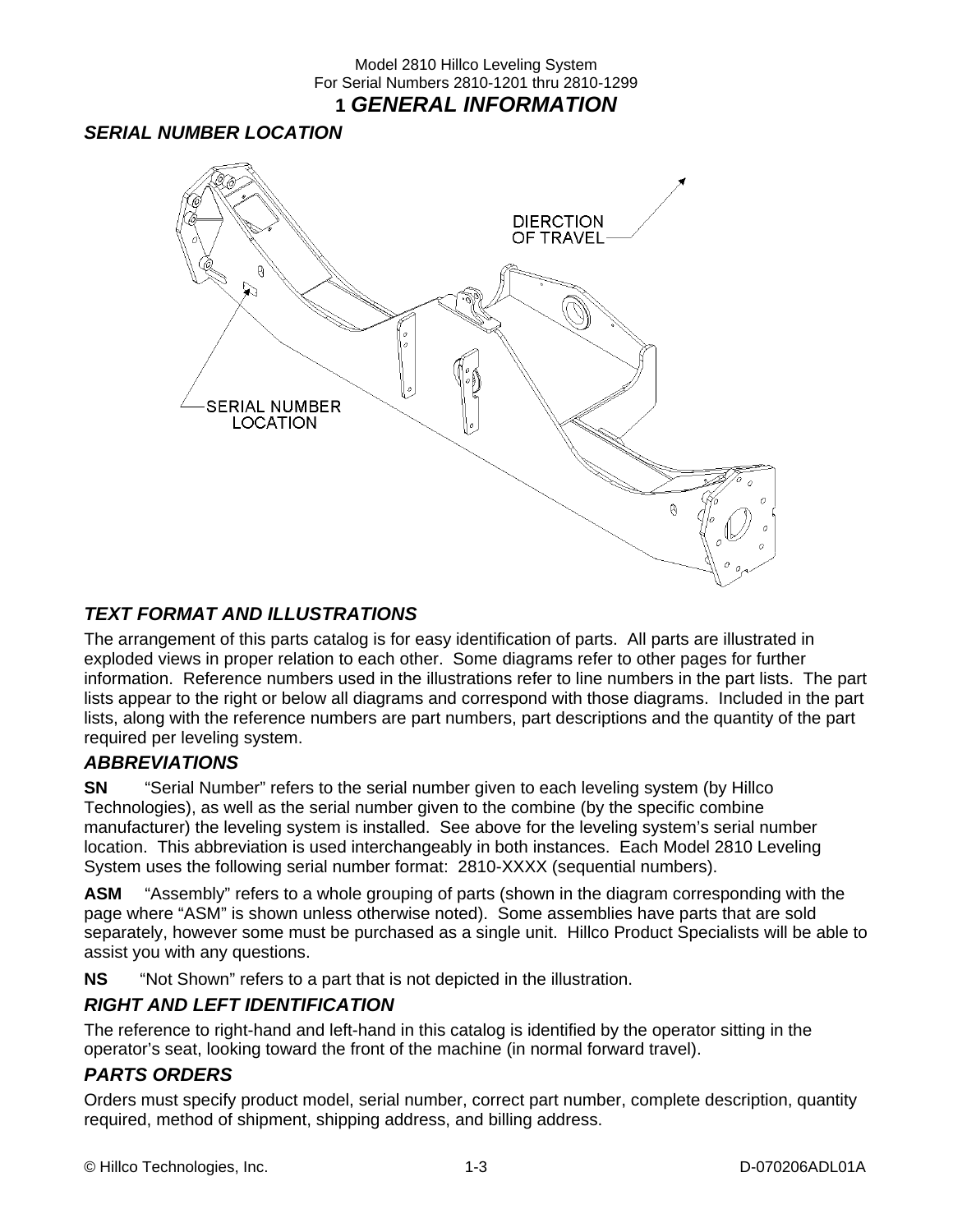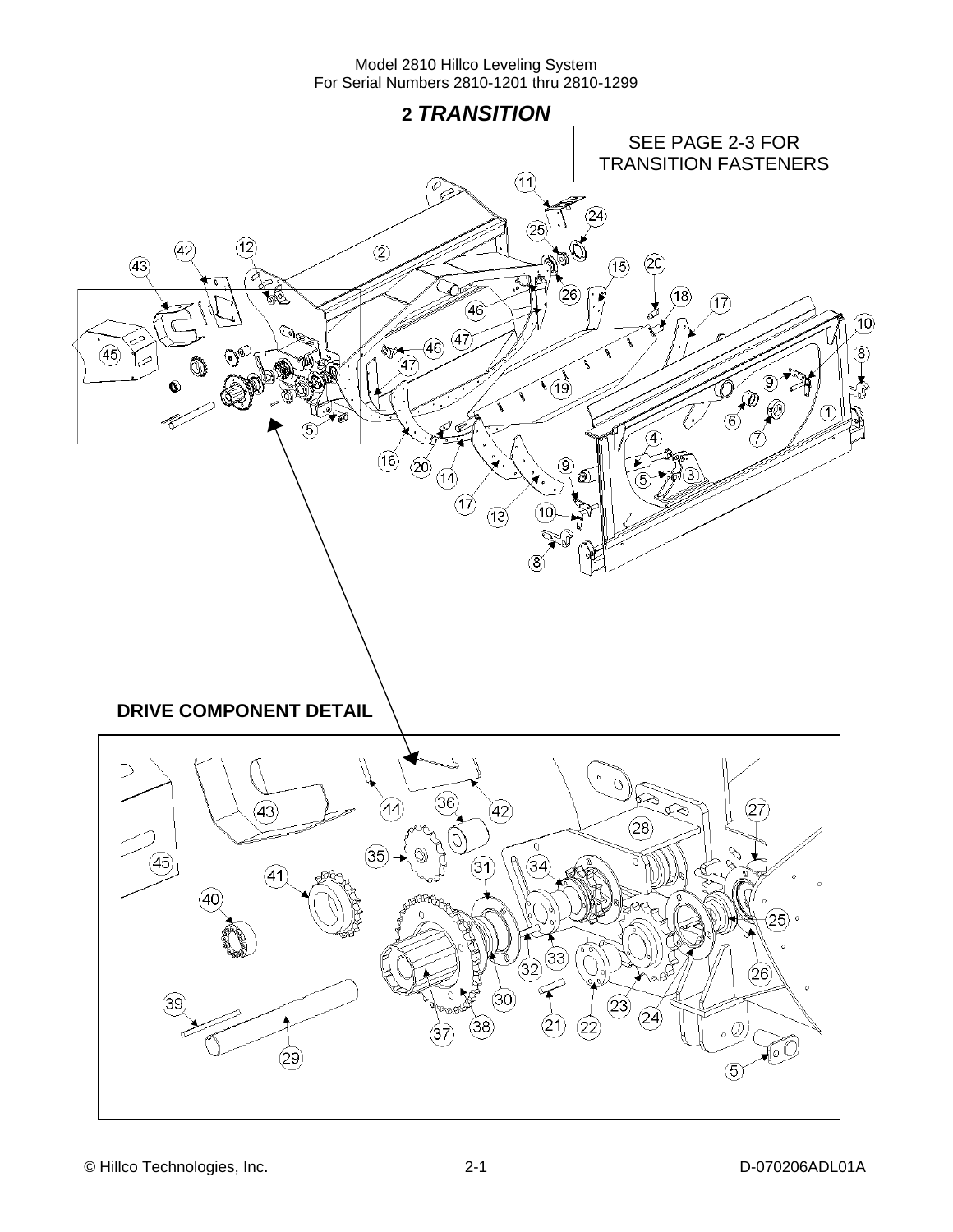|                | <b>TRANSITION COMPONENTS</b> |                |                                                                   |                        |
|----------------|------------------------------|----------------|-------------------------------------------------------------------|------------------------|
| REF.           | PART NO.                     | QTY.           | <b>PART NAME</b>                                                  | <b>NOTES</b>           |
| 1              | LA-251512                    | 1              | <b>TA ASM</b>                                                     |                        |
| $\overline{2}$ | LA-251624                    | 1              | TT ASM                                                            |                        |
| 3              | LA-255141                    | 1              | TM MOUNT ASM, ROD                                                 |                        |
| 4              | HC-100706                    | 1              | CYLINDER, SLAVE                                                   | SEE HYDRAULIC PAGE 7-1 |
| 5              | LA-229071                    | 2              | TM PIN ASM, TRIM CYLINDER                                         |                        |
| 6              | LTP-241721                   | 1              | <b>BUSHING, PIVOT</b>                                             |                        |
| $\overline{7}$ | LM-226841                    | 1              | TM COLLAR, PIVOT                                                  |                        |
| 8              | LM-250641                    | $\overline{2}$ | TM ARM, HEADER LOCK                                               |                        |
| 9              | LM-262951                    | 2              | TM PLATE, HEADER LATCH                                            |                        |
| 10             | LA-262981                    | 2              | TM ASM, HEADER LOCK                                               |                        |
| 11<br>12       | LA-253621<br>LM-251791       | 1<br>2         | TM ASM, HYDRAULIC COUPLER<br>TM SPACER, EYEBOLT                   |                        |
| 13             | LP-249871                    | 2              | TM UHMW, BACKING                                                  |                        |
| 14             | LM-255181                    | $\mathbf{1}$   | TM PLATE, WEAR BOTTOM                                             |                        |
| 15             | LM-255191                    | 1              | TM PLATE, WEAR LH                                                 |                        |
| 16             | LM-255201                    | 1              | TM PLATE, WEAR RH                                                 |                        |
| 17             | LM-255121                    | $\overline{2}$ | TM PLATE, BACKING                                                 |                        |
| <b>NS</b>      | MC-145461                    | $\mathbf 1$    | SPRING, TORSION, LH WIND                                          | HEADER LOCK LATCH      |
| ΝS             | MC-145471                    | 1              | SPRING, TORSION, RH WIND                                          | HEADER LOCK LATCH      |
|                |                              |                | <b>BEATER SHAFT</b>                                               |                        |
|                |                              |                |                                                                   | MUST BE USED WITH      |
| 18             | LA-251632                    | 1              | TB ASM, SHAFT                                                     | METAL PADDLES          |
| 19             | LM-251002                    | $\overline{2}$ | TB PADDLE, METAL                                                  | NOT SUITABLE FOR CORN  |
| 20             | LM-262811                    | $\overline{2}$ | TM STRIPPER, BEATER SHAFT                                         |                        |
| 21             | LS-212701                    | 1              | TM KEY, BEATER DRIVE                                              |                        |
| 22             | MC-135511                    | 1              | HUB, SPLIT TAPER 1-7/16                                           |                        |
| 23             | MC-136151                    | 1              | SPROCKET, 80P, 14T TAPER BORE                                     |                        |
| 24             | MC-101339                    | 1              | FLANGETTES, RND BEARING (PAIR)                                    |                        |
| 25             | MC-100548                    | 2              | INSERT, BEARING, 1-7/16                                           |                        |
| 26             | LA-243691                    | 2              | TM ASM, INNER FLANGETTE                                           |                        |
| 27             | LP-263111                    | 2              | TM SPACER, BEATER BEARING                                         |                        |
| NS.            | LM-213243                    | $\mathbf{1}$   | TM CHAIN, 30 PIN 80P                                              |                        |
| NS.            | MC-142871                    | 1              | LINK, CONNECTING, 80P                                             |                        |
| <b>NS</b>      | MC-142881                    | 1              | LINK, OFFSET, 80P                                                 |                        |
|                |                              |                | <b>TRANSITION THROAT JACK SHAFT</b>                               |                        |
| 28             | LA-251322                    | 1              | TM ASM, JS MOUNT                                                  |                        |
| 29<br>30       | LM-251771                    | 1<br>2         | <b>TT SHAFT, JACK</b><br>INSERT, BEARING, 1-7/16                  |                        |
| 31             | MC-100548<br>MC-101339       | $\overline{2}$ | FLANGETTES, RND BEARING (PAIR)                                    |                        |
| 32             | LS-212701                    | 1              | TM KEY, JACK SHAFT                                                |                        |
| 33             | MC-135511                    | 1              | HUB, SPLIT TAPER 1-7/16                                           |                        |
| 34             | MC-135491                    | 1              | SPROCKET, 80P, 11T TAPER BORE                                     |                        |
| 35             | MC-100237                    | $\mathbf{1}$   | SPROCKET, IDLER, 60P, 15T, 5/8B                                   |                        |
| 36             | LM-251881                    | 1              | TM SPACER, 60P IDLER SPROCKET                                     |                        |
| 37             | LA-259821                    | 1              | RADIAL PIN SLIP CLUTCH                                            | 1050 Nm                |
| 38             | LM-226532                    | 1              | TM SPROCKET, RADIAL SLIP CLUTCH                                   |                        |
| 39             | LM-244471                    | 1              | TM KEY, RADIAL SLIP CLUTCH                                        |                        |
| 40             | MC-101838                    | 1              | HUB, POWER LOCK, 1-3/8B                                           |                        |
| NS.            | MC-145481                    | 2              | DRAW LATCH, RUBBER                                                |                        |
| <b>NS</b>      | LP-251782                    | 1              | TM CHAIN, 68 PIN 60P                                              |                        |
| NS.            | MC-139361                    | 1              | LINK, CONNECTING, 60P                                             |                        |
| NS.            | MC-139371                    | 1              | LINK, OFFSET, 60P                                                 |                        |
|                |                              |                | <b>FEEDER HOUSE BEATER DRIVE</b>                                  |                        |
| 41             | LM-255211                    | 1              | TM SPROCKET, POWERLOCK, 18T 60P                                   |                        |
| 42             | LA-263061                    | 1              | TM SHIELD ASM, REAR DRIVE INNER                                   |                        |
| 43             | LA-263071                    | 1              | TM SHIELD ASM, REAR DRIVE OUTER                                   |                        |
| 44             | LM-263091                    | 1              | TM RND, SHIELD PIVOT                                              |                        |
| 45             | LM-253862                    | 1              | TM SHIELD, MAIN DRIVE                                             |                        |
|                | <b>BEANS, FLAX)</b>          |                | OPTIONAL FOR COMBINES HARVESTING LEGUMES (PEAS, LENTILS, GARBANZO |                        |
| 46             | LA-259881                    | 2              | TM ASM, ANTI-WRAP                                                 |                        |
| 47             | LM-259861                    | $\overline{2}$ | TM PLATE, NARROWING                                               |                        |
|                |                              |                | OPTIONAL FOR COMBINES HARVESTING GRASS                            |                        |
| NS.            | LM-262031                    | 2              | TM FLAT, TARP HOLDER                                              |                        |
| <b>NS</b>      | LP-262041                    | 2              | TM COVER, GRASS                                                   |                        |
|                |                              |                |                                                                   |                        |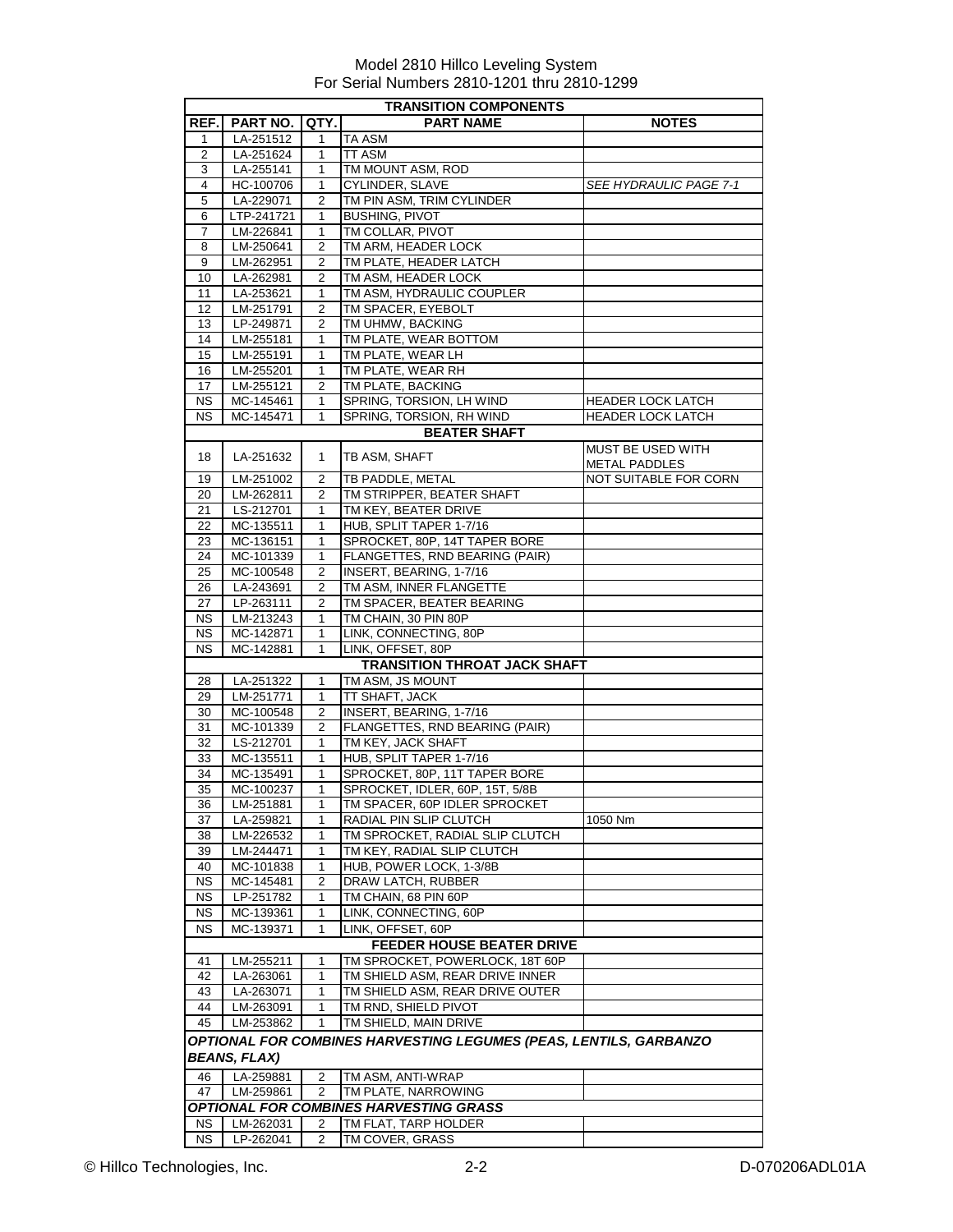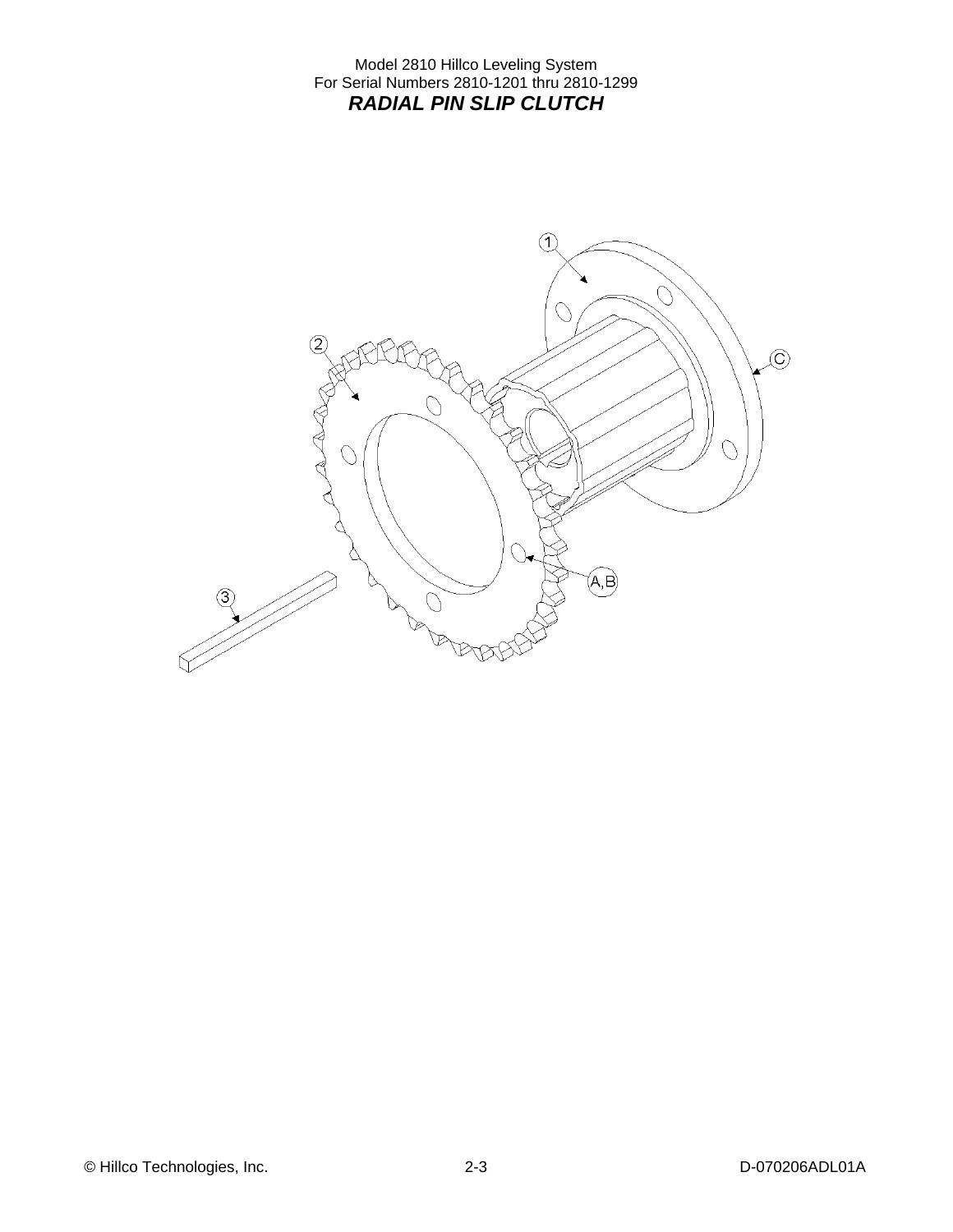| <b>RADIAL PIN SLIP CLUTCH</b> |                 |               |                                         |                    |  |
|-------------------------------|-----------------|---------------|-----------------------------------------|--------------------|--|
| REF.I                         | PART NO.        | QTY.          | <b>PART NAME</b>                        | <b>DESCRIPTION</b> |  |
|                               | LA-259821       |               | <b>RADIAL PIN SLIP CLUTCH</b>           | 1050 Nm            |  |
| 2                             | LM-226532       |               | TM SPROCKET, RADIAL SLIP CLUTCH         |                    |  |
| 3                             | LM-244471       |               | TM KEY, RADIAL SLIP CLUTCH              |                    |  |
|                               |                 |               |                                         |                    |  |
|                               |                 |               | <b>RADIAL PIN SLIP CLUTCH FASTENERS</b> |                    |  |
| REF.I                         | <b>PART NO.</b> | <b>QTY.</b>   | <b>PART NAME</b>                        | <b>WHERE USED</b>  |  |
| A                             | F-HC8-08F20     | 4             | HC8 1/2-20 X 1-1/4                      |                    |  |
| B                             | F-LWH-08        | 4             | $LW$ 1/2 HD                             |                    |  |
| C                             | F-SSS-06C08     | $\mathcal{P}$ | SCREW, SOCKET SET 3/8-16 X 1/2          |                    |  |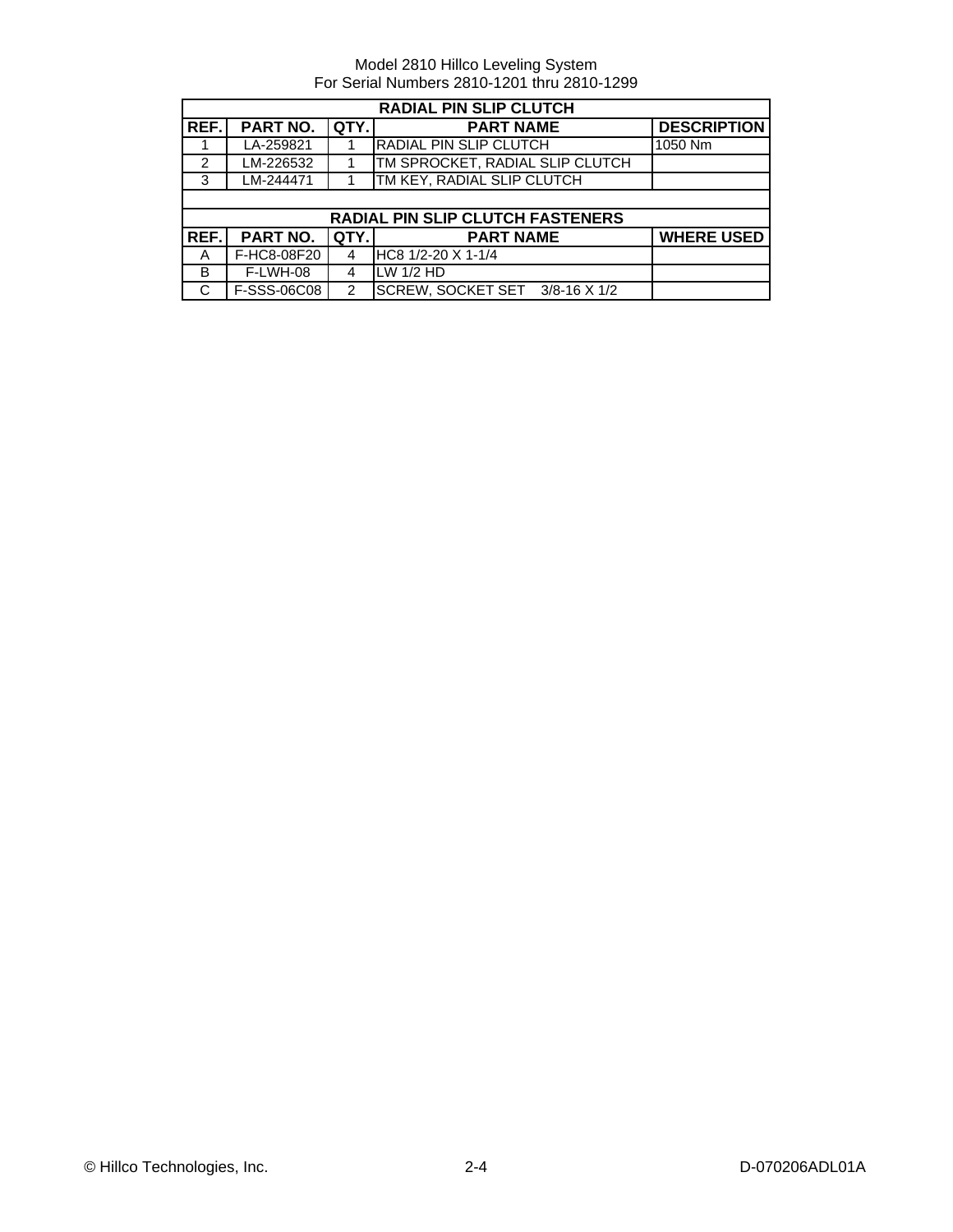#### Model 2810 Hillco Leveling System For Serial Numbers 2810-1201 thru 2810-1299 *TRANSITION FASTENERS*

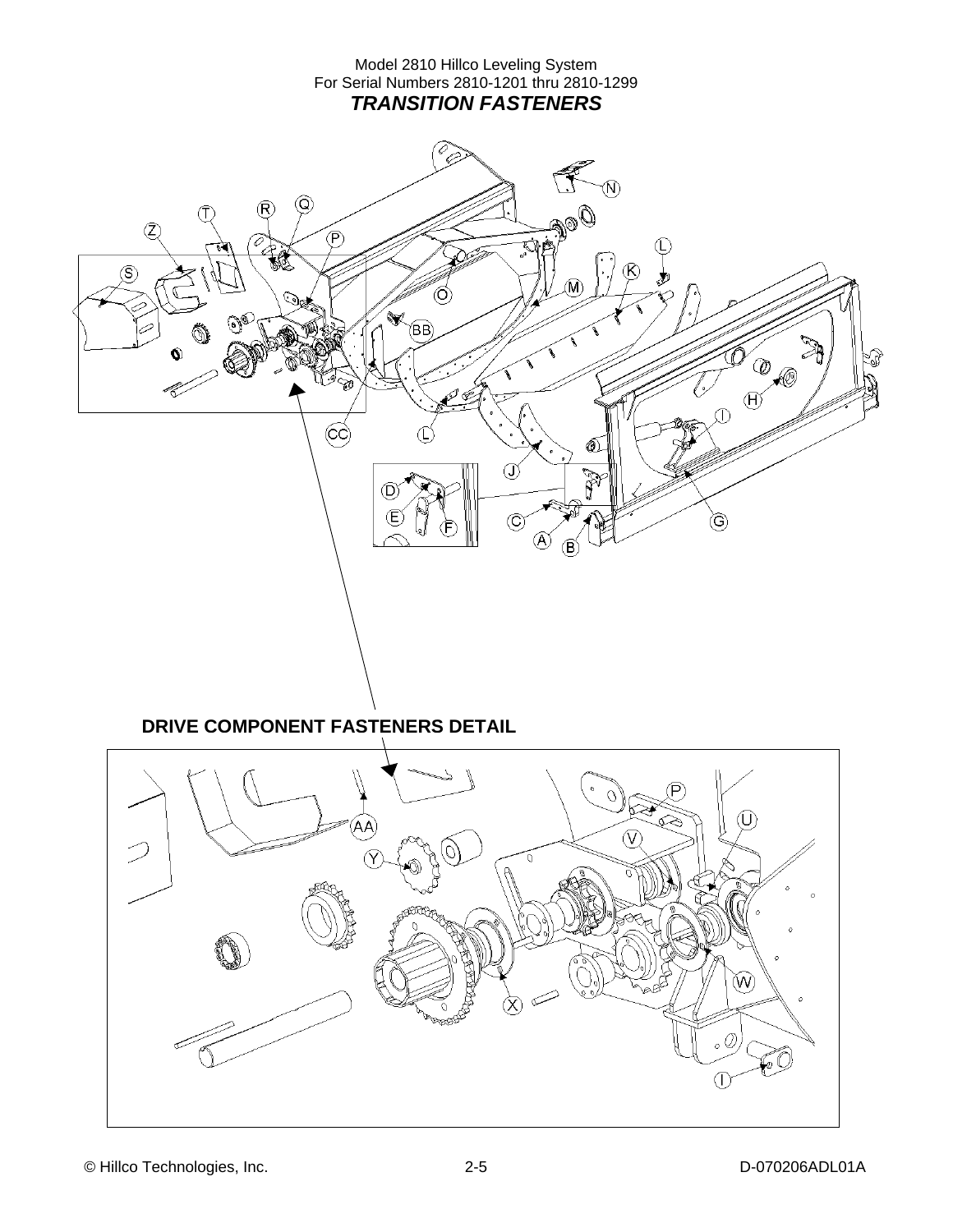| <b>TRANSITION FASTENERS</b> |                    |                |                                                                   |                                                   |  |
|-----------------------------|--------------------|----------------|-------------------------------------------------------------------|---------------------------------------------------|--|
| REF.                        | PART NO.           | QTY.           | <b>PART NAME</b>                                                  | <b>WHERE USED</b>                                 |  |
| A                           | F-PCL-16X32        | 2              | PIN, CLEVIS, 1 X 2                                                | <b>HEADER LOCK ARM</b>                            |  |
| A                           | F-PCT-03X32        | 2              | PIN, COTTER, 3/16 X 2                                             | <b>HEADER LOCK ARM</b>                            |  |
| B                           | F-PQR-08X32        | 2              | PIN, QUICK RELEASE                                                | <b>HEADER LOCK ARM</b>                            |  |
| C                           | F-HCF-10M040E      | 4              | FLHC-10.0 M10 X 1.50 X 40                                         | <b>HEADER LOCK ASM TO ARM</b>                     |  |
| C                           | F-HNSF-10ME        | 4              | FLHN-10.9 M10 X 1.50 STOVER                                       | <b>HEADER LOCK ASM TO ARM</b>                     |  |
| D                           | F-PR-06X40         | $\overline{2}$ | PIN, ROLL, 3/8 X 2-1/2 PLT                                        | <b>HEADER LOCK LATCH</b>                          |  |
| E.                          | F-HC-06M020F       | 2              | HC-8.8 M6 X 1.00 X 20                                             | <b>HEADER LOCK LATCH</b>                          |  |
|                             |                    |                |                                                                   | <b>TORSION SPRING</b>                             |  |
| E.                          | F-HNF-06ME         | 2              | FLHN-10.9 M6 X 1.00                                               | <b>HEADER LOCK LATCH</b><br><b>TORSION SPRING</b> |  |
| F.                          | F-PCT-02X16        | 2              | PIN, COTTER, 1/8 X 1                                              | <b>HEADER LOCK LATCH CLEVIS</b><br><b>PIN</b>     |  |
| F                           | F-PCL-08X32        | 2              | PIN, CLEVIS, 1/2 X 2 PLT                                          | HEADER LOCK LATCH PIVOT                           |  |
| G                           | F-HC-16M050E       | 3              | HC-10.9 M16 X 2.00 X 50                                           | <b>ROD MNT</b>                                    |  |
| G                           | F-HNS-16ME         | 3              | HN-10.9 M16 X 2.00 STOVER                                         | ROD MNT                                           |  |
| H                           | F-HC-16M120E       | 1              | HC-10.9 M16 X 2.00 X 120                                          | TT PIVOT PIN COLLAR                               |  |
| H                           | F-HNS-16ME         | 1              | HN-10.9 M16 X 2.00 STOVER                                         | TT PIVOT PIN COLLAR                               |  |
| $\mathbf{I}$                | F-HCF-10M020E      | 2              | FLHC-10.9 M10 X 1.50 X 20                                         | SLAVE CYLINDER MOUNT PIN                          |  |
| J                           | F-HCF-12M040E      | 10             | FLHC-10.9 M12 X 1.75 X 40                                         | <b>BACKING PLATES</b>                             |  |
| ĸ                           | F-HNSF-12ME        | 9              | FLHN-10.9 M12 X 1.75 STOVER                                       | <b>STEEL PADDLES</b>                              |  |
| K                           | F-HCF-12M080E      | 9              | FLHC-10.9 M12 X 1.75 X 80                                         | <b>STEEL PADDLES</b>                              |  |
| L                           | F-HCF-12M020E      | 4              | FLHC-10.0 M12 X 1.75 X 20                                         | <b>BEATER SHAFT STRIPPERS</b>                     |  |
| М                           | F-FHS-8M016E       | 29             | FHSC-10.9 M8 X 1.25 X 16                                          | TT FACE PLATE                                     |  |
| N                           | F-HCF-10M025E      | $\overline{2}$ | FLHC-10.9 M10 X 1.50 X 25                                         | HDR HYDRAULIC COUPLER<br><b>MNT</b>               |  |
| N                           | F-HNF-10ME         | 2              | FLHN-10.9 M10 X 1.50                                              | HDR HYDRAULIC COUPLER<br><b>MNT</b>               |  |
| O                           | <b>F-MB-14NR40</b> | 3              | BUSHING, MACH 14 GA, NR,<br>$\overline{2}$<br>$1/2"$ ID           | TT PIVOT PIN                                      |  |
| P                           | F-HNF-12ME         | 4              | FLHN-10.9 M12 X 1.75                                              | TT 80P CHAIN ADJUSTER                             |  |
| Q                           | F-EYB-20M150E      | 2              | EYEBOLT M20 X 2.50 X 150                                          | ANGLE ADJUSTMENT                                  |  |
| Q                           | F-HNF-20ME         | 4              | FLHN-10.9 M20 X 2.50                                              | ANGLE ADJUSTMENT                                  |  |
| $\mathsf{R}$                | F-CB-12C56         | $\overline{2}$ | CARR-GR. 5 3/4-10 X 3-1/2                                         | ANGLE ADJUSTMENT                                  |  |
| R                           | F-HNF-12C          | $\overline{2}$ | FLHN-GR. 5 3/4-10                                                 | ANGLE ADJUSTMENT                                  |  |
| S                           | F-HNF-10ME         | 9              | FLHN-10.9 M10 X 1.50 PLT                                          | MAIN BEATER DRIVE SHIELD                          |  |
| $\overline{s}$              | F-WN-10MF          | 3              | WING NUT M10 X 1.50 PLT                                           | MAIN BEATER DRIVE SHIELD                          |  |
| $\mathbb S$                 | LM-263021          | 3              | TM ALL THREAD                                                     | MAIN DRIVE SHIELD                                 |  |
| т                           | F-HCF-08M025E      | 4              | FLHC-10.9 M8 X 1.25 X 25                                          | <b>REAR TRANSITION DRIVE</b><br><b>SHIELD</b>     |  |
| Τ                           | F-HNS-08ME         | 4              | HN-10.9 M8 X 1.25 STOVER                                          | <b>REAR TRANSITION DRIVE</b><br>SHIFI D           |  |
| U                           | F-FWH-08           | 2              | FW 1/2 HD YELLOW                                                  | TT 80P CHAIN ADJUSTER                             |  |
| U                           | F-HNJ-12MF         | 2              | HN-8.8 M12 X 1.75 JAM                                             | TT 80P CHAIN ADJUSTER                             |  |
| V                           | F-HCF-10M016F      | 3              | FLHC-8.8 M10 X 1.50 X 16                                          | <b>INNER JACKSHAFT BEARING</b>                    |  |
| W                           | F-CB-10M030F       | 6              | CARR-8.8 M10 X 1.50 X 30                                          | TT BEATER BRNG                                    |  |
| W                           | F-HNF-10MF         | 6              | FLHN-8.8 M10 X 1.50                                               | <b>TT BEATER BRNG</b>                             |  |
| X                           | F-CB-10M030F       | 3              | CARR-8.8 M10 X 1.50 X 30                                          | OUTER JACKSHAFT BEARING                           |  |
| X                           | F-HNF-10MF         | 3              | FLHN-8.8 M10 X 1.50                                               | OUTER JACKSHAFT BEARING                           |  |
| Y                           | F-HC-16M110E       | 1              | HC-10.9 M16 X 2.0 X 110                                           | 60P IDLER SPROCKET                                |  |
| Y                           | F-HNS-16ME         | 1              | HN-10.9 M16 X 2.0 STOVER                                          | 60P IDLER SPROCKET                                |  |
| Y                           | F-FWH-10           | 5              | FW 5/8 HD                                                         | 60P IDLER SPROCKET                                |  |
|                             |                    |                |                                                                   | <b>BOLT DRAW LATCH TO</b>                         |  |
| Ζ                           | F-PHM-#6C08        | 6              | PHMS #6-32 X 1/2                                                  | <b>SHIELD</b>                                     |  |
| Z                           | F-HNF-#6C          | 6              | FLHN #6-32                                                        | <b>BOLT DRAW LATCH TO</b><br><b>SHIELD</b>        |  |
| AA                          | F-PCT-02X16        | 1              | PIN, COTTER, 1/8 X 1                                              | SHIELD PIVOT PIN                                  |  |
|                             |                    |                | OPTIONAL FOR COMBINES HARVESTING LEGUMES (PEAS, LENTILS, GARBANZO |                                                   |  |
|                             | BEANS, FLAX)       |                |                                                                   |                                                   |  |
| BB                          | F-HCF-10M025E      | 4              | FLHC-10.9 M10 X 1.50 X 25                                         | ANTI-WRAP ASSEMBLIES                              |  |
| BB                          | F-HNF-10ME         | 4              | FLHN-10.9 M10 X 1.50                                              | ANTI-WRAP ASSEMBLIES                              |  |
| CC                          | F-HC-06M020F       | 6              | HC-8.8 M6 X 1.0 X 20                                              | THROAT NARROWING PLATE                            |  |
| CС                          | F-HNF-06MF         | 6              | FLHN-8.8 M6 X 1.0                                                 | THROAT NARROWING PLATE                            |  |
|                             |                    |                |                                                                   |                                                   |  |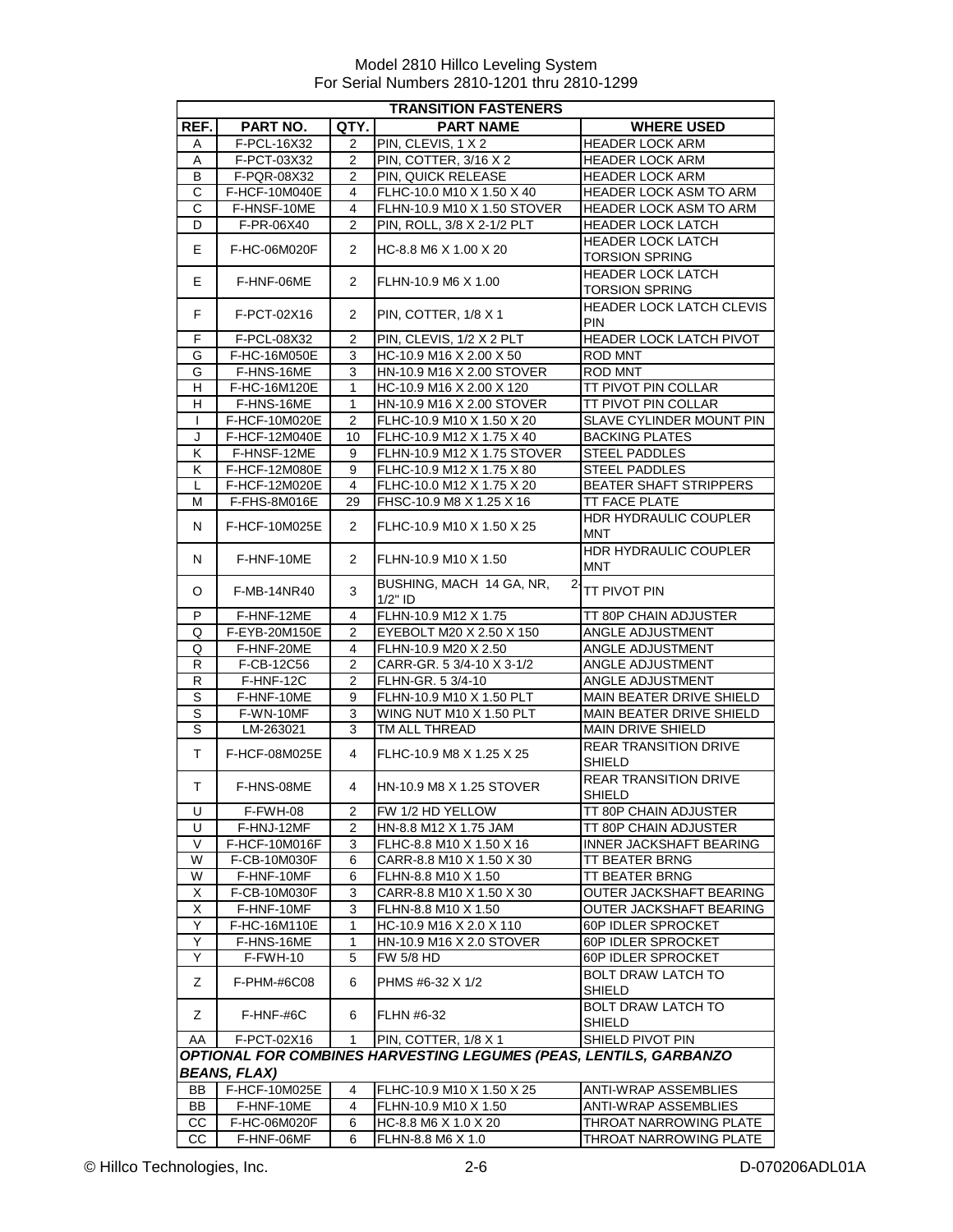Model 2810 Hillco Leveling System For Serial Numbers 2810-1201 thru 2810-1299 *WHEEL, WHEEL SPACER & WHEEL WASHER* 

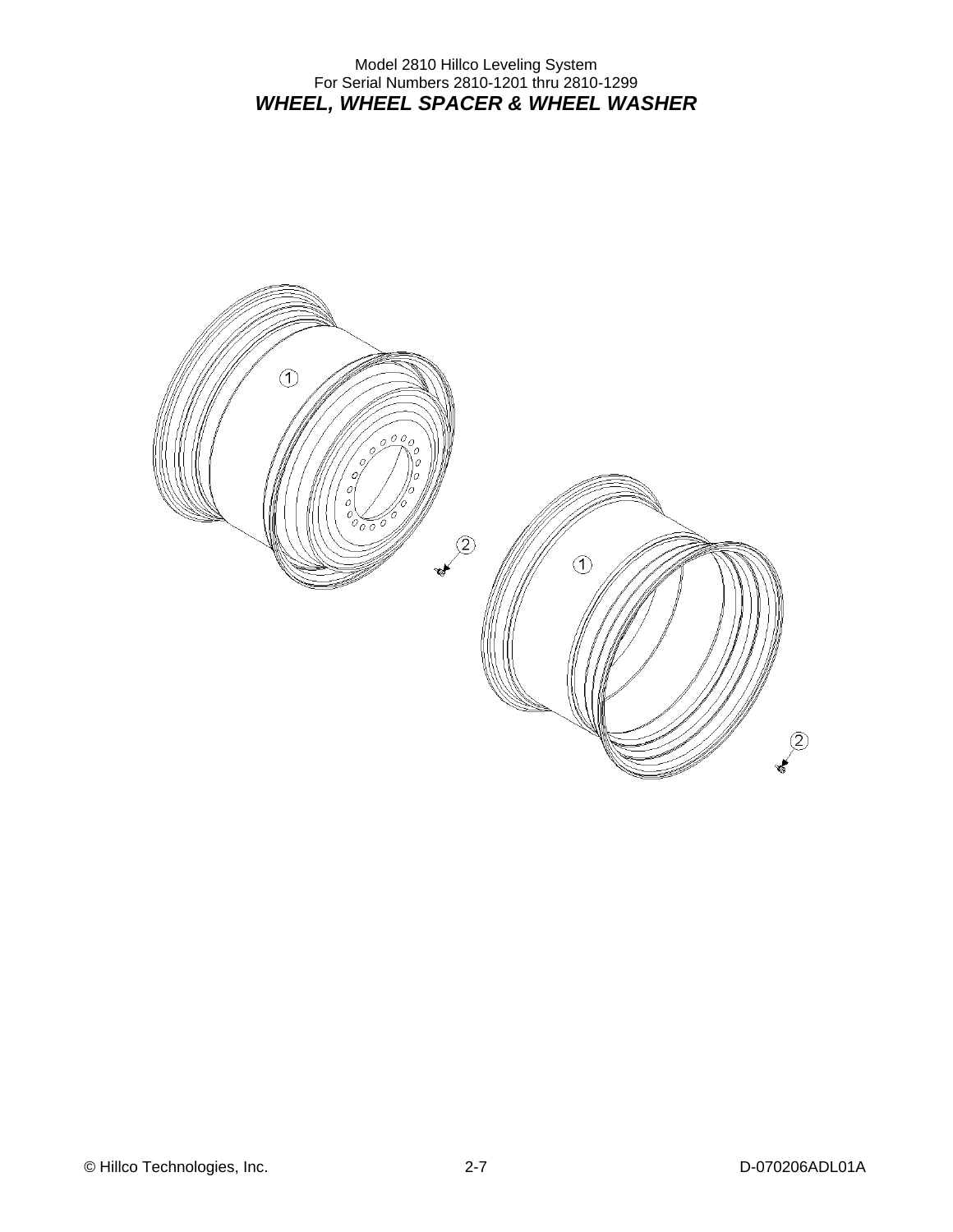| <b>WHEEL COMPONENTS</b> |                 |      |                            |                   |
|-------------------------|-----------------|------|----------------------------|-------------------|
| REF.I                   | <b>PART NO.</b> | QTY. | <b>PART NAME</b>           | <b>NOTES</b>      |
|                         | MC-143121       |      | 32 X 21 SINGLE PIECE WHEEL |                   |
| 2                       | MC-143921       |      | <b>VALVE STEM</b>          |                   |
|                         |                 |      |                            |                   |
|                         |                 |      | <b>WHEEL FASTENERS</b>     |                   |
| REF.I                   | <b>PART NO.</b> | QTY. | <b>PART NAME</b>           | <b>NOTES</b>      |
| <b>NS</b>               | N/A             | 20   | <b>BOLT</b>                | CASE P/N 87283525 |
| <b>NS</b>               |                 | 10   | <b>SPACER PLATE</b>        | CASE P/N 87253501 |
|                         | N/A             |      |                            |                   |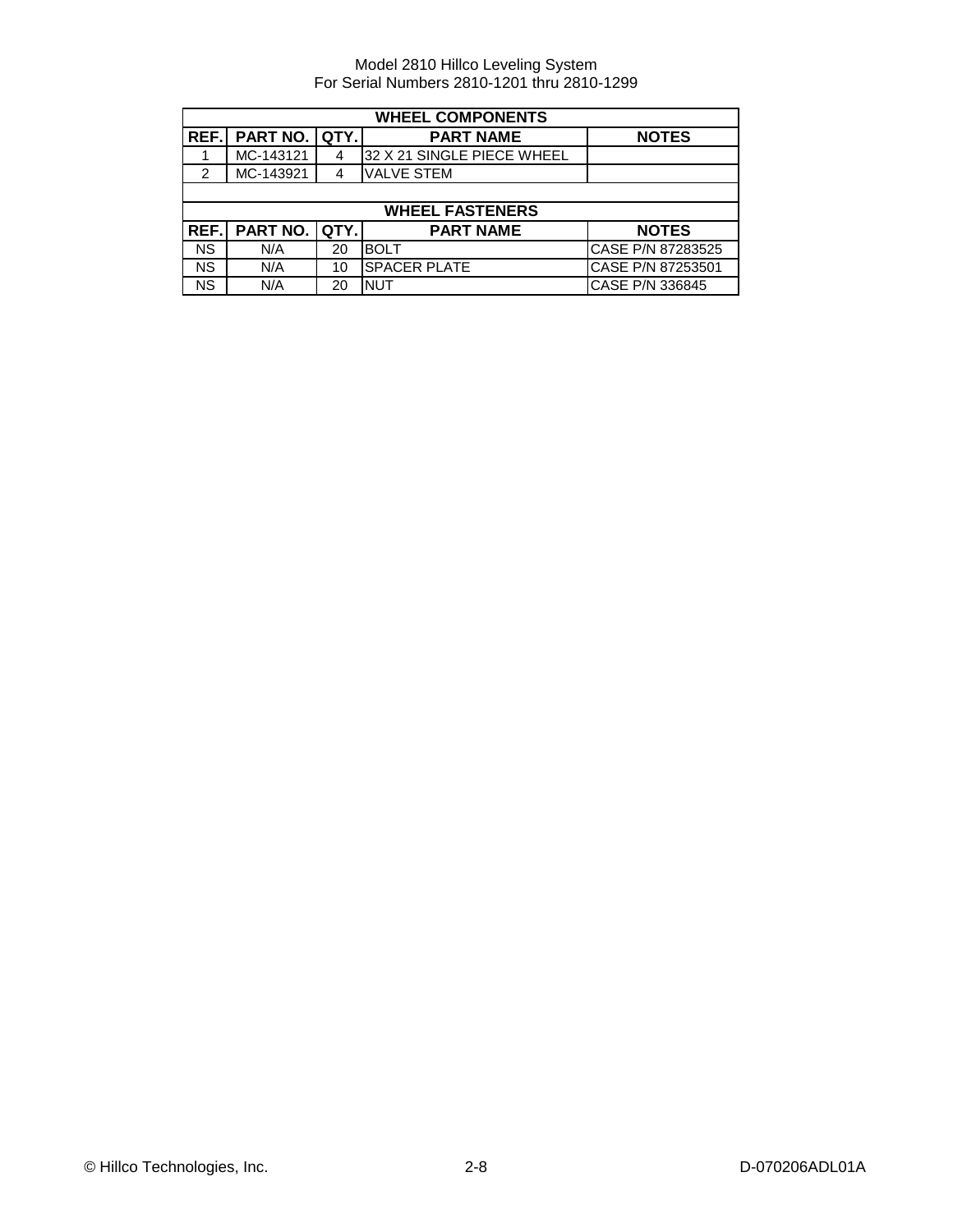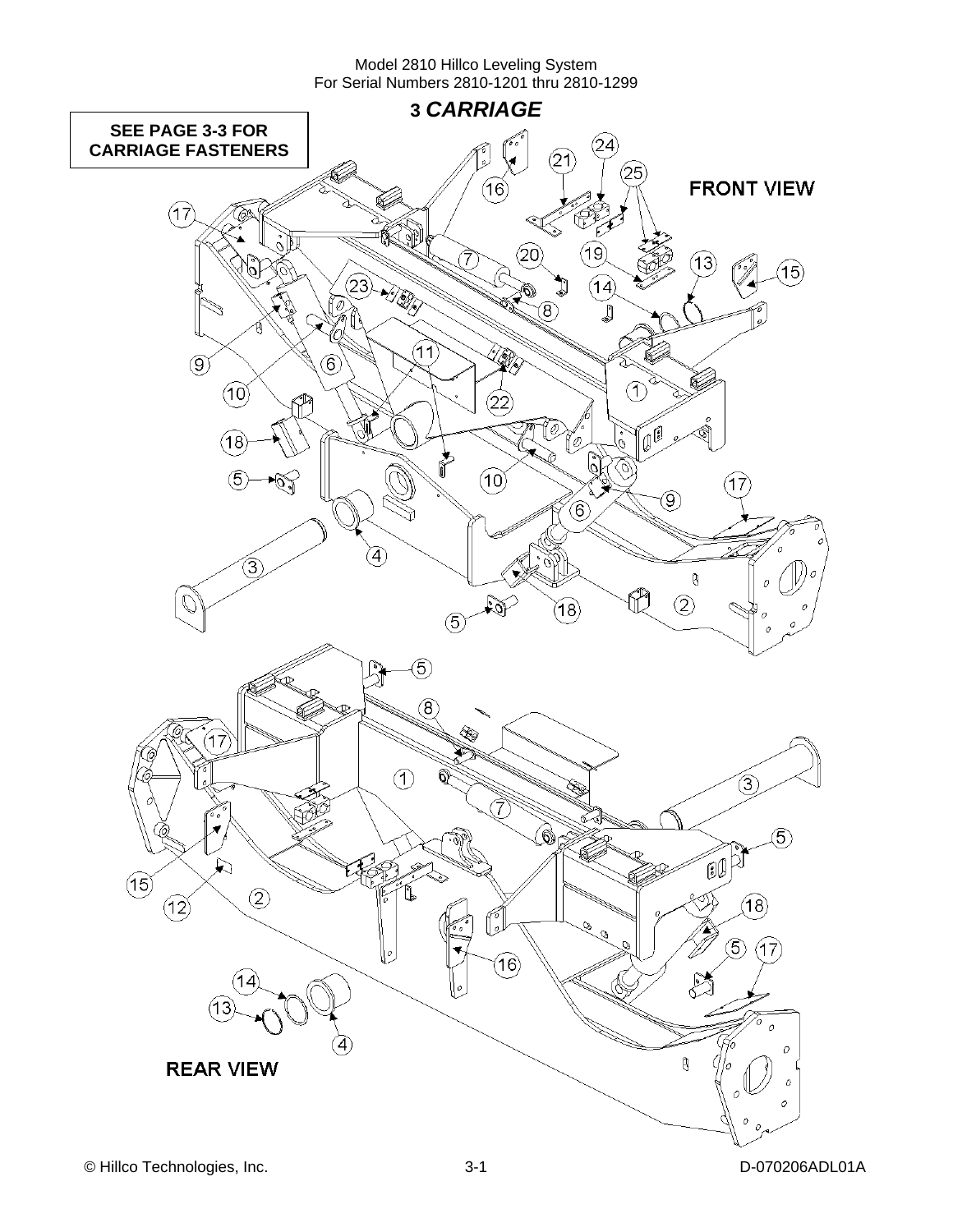|                | <b>CARRIAGE COMPONENTS</b> |                |                                                             |                                              |  |  |  |  |
|----------------|----------------------------|----------------|-------------------------------------------------------------|----------------------------------------------|--|--|--|--|
| REF.           | <b>PART NO. QTY.</b>       |                | <b>PART NAME</b>                                            | <b>NOTES</b>                                 |  |  |  |  |
| 1              | LA-251491                  | $\mathbf{1}$   | <b>CO ASM</b>                                               |                                              |  |  |  |  |
| $\overline{2}$ | LA-251531                  | $\mathbf{1}$   | <b>CU ASM</b>                                               |                                              |  |  |  |  |
| 3              | LA-247481                  | $\mathbf{1}$   | CM ASM, MAIN PVT PIN                                        |                                              |  |  |  |  |
| $\overline{4}$ | LP-247961                  | $\overline{2}$ | CM BUSHING, PIVOT                                           |                                              |  |  |  |  |
| 5              | LA-230551                  | $\overline{4}$ | CM PIN ASM, MAIN CYLINDER                                   |                                              |  |  |  |  |
| 6              | HC-102218                  | $\overline{2}$ | <b>CYLINDER, MAIN</b>                                       | <b>SEE HYDRAULICS PAGE 7-1</b>               |  |  |  |  |
| $\overline{7}$ | HC-101842                  | $\overline{1}$ | <b>CYLINDER, MASTER</b>                                     | SEE HYDRAULICS PAGE 7-1                      |  |  |  |  |
| 8              | LA-229071                  | $\overline{2}$ | TM PIN ASM, TRIM CYLINDER                                   |                                              |  |  |  |  |
| 9              | HC-139151                  | $\overline{2}$ | VALVE, 3-PORT COUNTERBALANCE                                | SEE HYDRAULICS PAGE 7-1                      |  |  |  |  |
| 10             | LM-255301                  | $\overline{2}$ | CM PIN, HEADER LIFT CYLINDER                                |                                              |  |  |  |  |
| 11             | LP-251551                  | $\overline{2}$ | <b>EM PLATE, LIMIT STOP</b>                                 |                                              |  |  |  |  |
| 12             | LA-255951                  | $\mathbf{1}$   | PLATE, SERIAL NUMBER                                        |                                              |  |  |  |  |
| 13             | MC-138651                  | $\mathbf{1}$   | <b>SNAP RING 4"</b>                                         |                                              |  |  |  |  |
| 14             | MC-138641                  | $1 - 4$        | WASHER, 4.016" ID X 4.764" OD X .48                         |                                              |  |  |  |  |
| 15             | LA-251471                  | $\mathbf{1}$   | CM ASM, LEFT SWING ARM MOUNT                                |                                              |  |  |  |  |
| 16             | LA-251481                  | $\overline{1}$ | CM ASM, RIGHT SWING ARM MOUNT                               |                                              |  |  |  |  |
| 17             | LP-251461                  | $\overline{2}$ | CM PLATE, FINAL BOLT COVER                                  |                                              |  |  |  |  |
| 18             | LP-249321                  | $\overline{2}$ | CM SPACER, SHIPPING                                         |                                              |  |  |  |  |
| <b>NS</b>      | MC-137501                  | $\overline{?}$ | WASHER, QUICK REPAIR 2"                                     | OPTIONAL -- SAFETY STOP --<br>QTY. AS NEEDED |  |  |  |  |
| <b>NS</b>      | MC-137251                  | $\tilde{?}$    | COLLAR, 2-PIECE CLAMPING 2" BORE                            | OPTIONAL -- SAFETY STOP --<br>QTY. AS NEEDED |  |  |  |  |
|                |                            |                |                                                             |                                              |  |  |  |  |
|                |                            |                | <b>MISCELLANEOUS CARRIAGE COMPONENTS</b>                    |                                              |  |  |  |  |
| REF.           | <b>PART NO.</b>            | QTY.           | <b>PART NAME</b>                                            | <b>NOTES</b>                                 |  |  |  |  |
| 19             | LM-251861                  | $\mathbf{1}$   | HM FLAT, HYDRO HOSE BRACKET                                 |                                              |  |  |  |  |
| 20             | LM-251871                  | $\overline{2}$ | HM MOUNT, BRAKE LINE                                        |                                              |  |  |  |  |
| 21             | LA-251831                  | $\mathbf{1}$   | HM ASM, HYDRO HOSE BRACKET                                  |                                              |  |  |  |  |
| 22             | HC-140461                  | $\overline{2}$ | <b>BEHRINGER TWIN CLAMP .875</b><br><b>DIAMETER</b>         | ON OC HOSES BETWEEN<br><b>CYLINDERS</b>      |  |  |  |  |
| 23             | HC-139451                  | $\overline{2}$ | BEHRINGER TWIN COVER PLATE (FORON OC HOSES BETWEEN<br>.875) | <b>CYLINDERS</b>                             |  |  |  |  |
| 24             | HC-140641                  | 4              | BEHRINGER STD. CLAMP 2" DIAMETER HYDRO HOSES                |                                              |  |  |  |  |
| 25             | HC-140651                  | $\overline{4}$ | BEHRINGER STD. COVER PLATE                                  | <b>HYDRO HOSES</b>                           |  |  |  |  |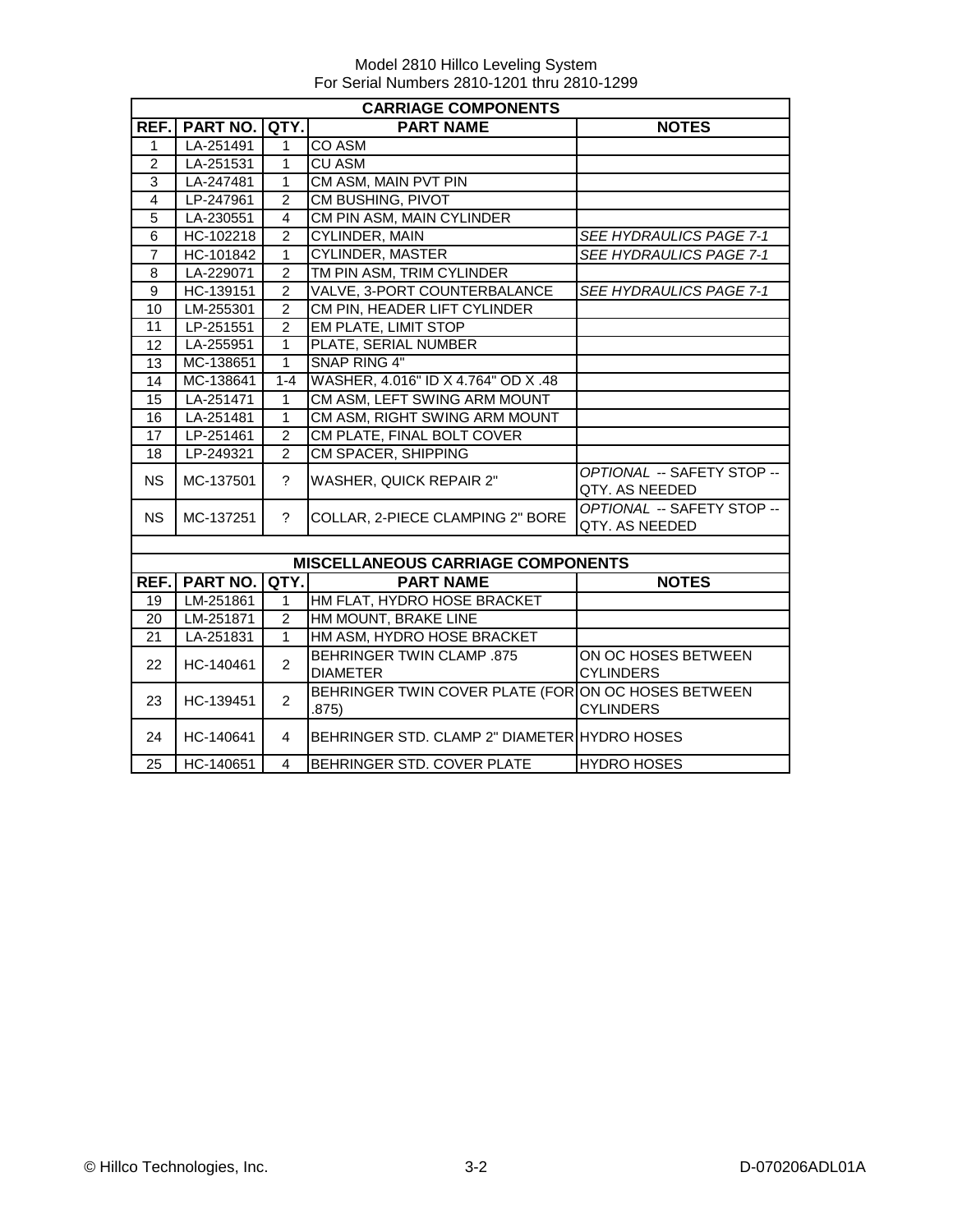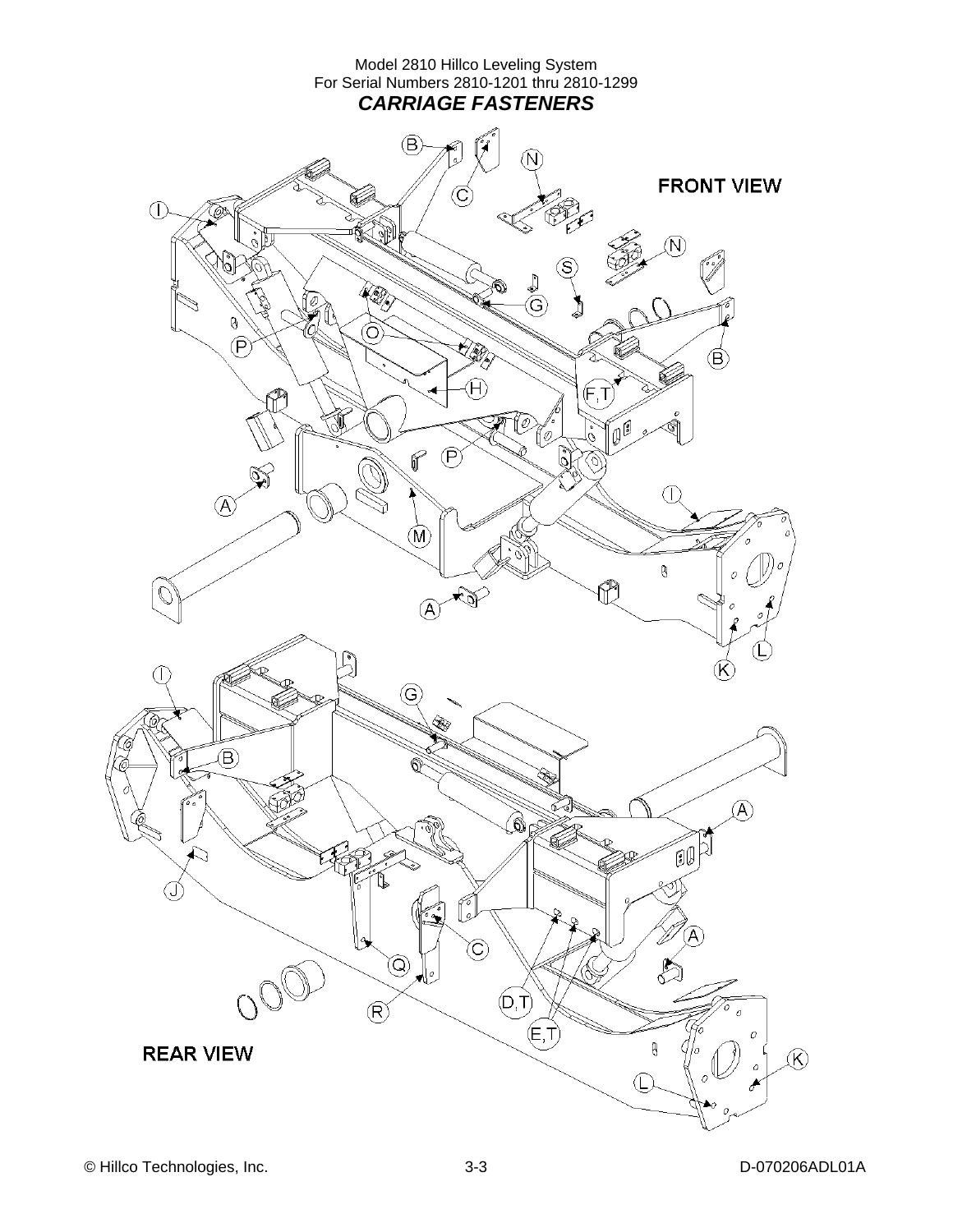|                       | <b>CARRIAGE FASTENERS</b> |                |                               |                                  |  |  |
|-----------------------|---------------------------|----------------|-------------------------------|----------------------------------|--|--|
| REF.                  | PART NO.                  | QTY.           | <b>PART NAME</b>              | <b>WHERE USED</b>                |  |  |
| A                     | F-HCF-12M025F             | $\overline{A}$ | FLHC-8.8 M12 X 1.75 X 25      | LEVELING CYL MNT PIN             |  |  |
| B                     | F-HC-16M050E              | $\overline{4}$ | HC-10.9 M16 X 2.00 X 50       | OC SWING ARM PLATE               |  |  |
| B                     | F-HNS-16ME                | 4              | HN-10.9 M16 X 2.00 STOVER     | OC SWING ARM PLATE               |  |  |
| $\overline{\text{c}}$ | F-HCF-12M030E             | 6              | FLHC-10.9 M12 X 1.75 X 30     | SWING ARM MOUNTING BRACKET       |  |  |
| $\overline{\text{c}}$ | F-HNF-12MF                | 6              | FLHN-8.8 M12 X 1.75           | SWING ARM MOUNTING BRACKET       |  |  |
| D                     | F-HC-20M070E              | $\overline{2}$ | HC-10.9 M20 X 2.5 X 70        | OC REAR MOUNTING PLATE           |  |  |
| E                     | F-HC-20M120               | 4              | HC-10.9 M20 X 2.5 X 120       | OC REAR MOUNTING PLATE           |  |  |
| F                     | F-HC-20M280E              | 6              | HC-10.9 M20 X 2.5 X 280       | OC BOTTOM MOUNTING PLATE         |  |  |
| G                     | F-HCF-10M020E             | $\mathfrak{p}$ | FLHC-10.9 M10 X 1.50 X 20     | <b>MASTER CYL MNT PIN</b>        |  |  |
| Н                     | F-HCF-08M020E             | $\overline{4}$ | FLHC-10.9 M8 X 1.25 X 20      | ELECTRICAL ASM TO OC             |  |  |
| H                     | F-HNF-08ME                | $\overline{4}$ | FLHN-10.9 M8 X 1.25           | ELECTRICAL ASM TO OC             |  |  |
|                       | F-HNF-8MF                 | $\overline{4}$ | FLHN-10.9 M8 X 1.25           | UC FINAL BOLT COVER PLATES       |  |  |
| J                     | F-UDS-#7X06               | $\overline{2}$ | SCREW, U-DRIVE #7 X 3/8       | SERIAL NUMBER PLATE              |  |  |
| K                     | F-HC-20M090E              | 16             | HC-10.9 M20 X 2.50 X 90       | <b>FINAL DRIVES</b>              |  |  |
| L                     | F-SHC-20M090E             | $\mathfrak{p}$ | SHCS-10.9 M20 X 25 X 90       | <b>FINAL DRIVES</b>              |  |  |
| M                     | F-HC-8M040F               | $\overline{2}$ | HC-8.8 M8 X 1.25 X 40         | <b>LIMIT SWITCH STOPS</b>        |  |  |
| M                     | F-HNF-08MF                | $\overline{2}$ | FLHN-8.8 M8 X 1.25            | <b>LIMIT SWITCH STOPS</b>        |  |  |
| N                     | F-HC-6M090F               | 8              | HC-8.8 M6 X 1.0 X 90          | <b>HYDRO HOSE CLAMPS</b>         |  |  |
| N                     | F-HNF-6MF                 | 8              | FLHN-8.8 M6 X 1.0             | <b>HYDRO HOSE CLAMPS</b>         |  |  |
| O                     | HC-139461                 | $\overline{2}$ | BEHRINGER TWIN BOLT (FOR      | ON OC HOSES BETWEEN              |  |  |
|                       |                           |                | .875) HC5 5/16-18 X 1-3/4     | <b>CYLINDERS</b>                 |  |  |
| P                     | F-HC-12M040E              | $\mathfrak{p}$ | HC-10.9 M12 X 1.75 X 40       | HEADER LIFT CYLINDER PINS        |  |  |
| P                     | F-HNS-12ME                | $\overline{2}$ | HN-10.9 M12 X 1.75 STOVER     | <b>HEADER LIFT CYLINDER PINS</b> |  |  |
| Q                     | F-HC-16M050E              | 6              | HC-10.9 M16 X 2.00 X 50       | <b>TRANSMISSION MOUNTING</b>     |  |  |
| $\mathsf{R}$          | MC-141961                 | 44             | SHIM, ALIGNMENT, 1/16         | <b>TRANSMISSION MOUNTING</b>     |  |  |
| $\mathsf R$           | MC-141971                 | --             | SHIM, ALIGNMENT, 1/32         | TRANSMISSION MOUNTING            |  |  |
| R                     | MC-141981                 | --             | SHIM, ALIGNMENT, 1/64         | TRANSMISSION MOUNTING            |  |  |
| $\overline{s}$        | F-HC-06M020F              | $\mathfrak{p}$ | HC-8.8 M6 X 1.0 X 20          | <b>BRAKE HOSES</b>               |  |  |
| $\overline{s}$        | F-HNF-6MF                 | $\overline{2}$ | FLHN-8.8 M6 X 1.0             | <b>BRAKE HOSES</b>               |  |  |
| Ŧ                     | F-HNS-20ME                | 16             | HN-10.9 M20 X 2.50 STOVER PLT | ALL OC MOUNTING BOLTS            |  |  |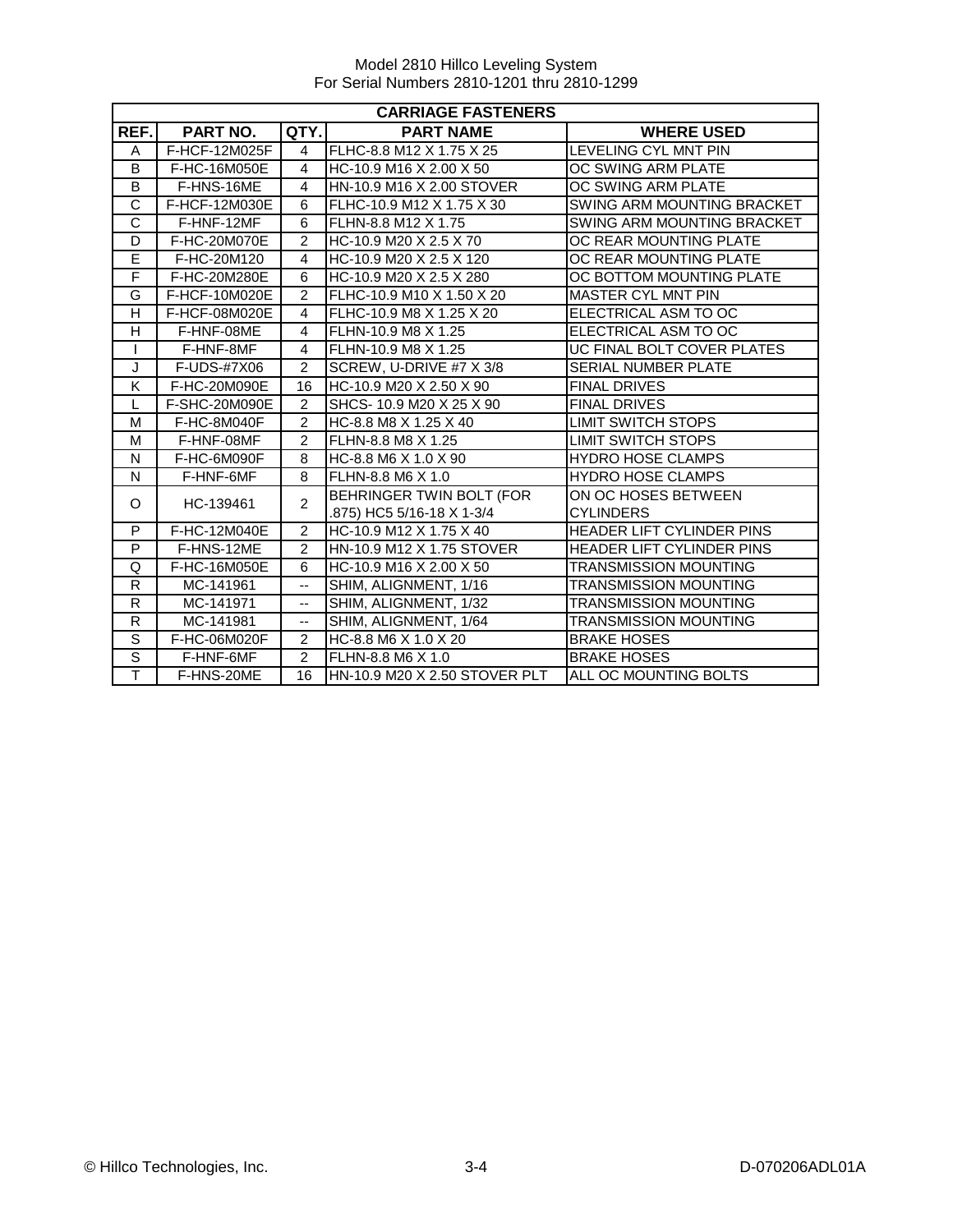## **4** *DROP AXLE*

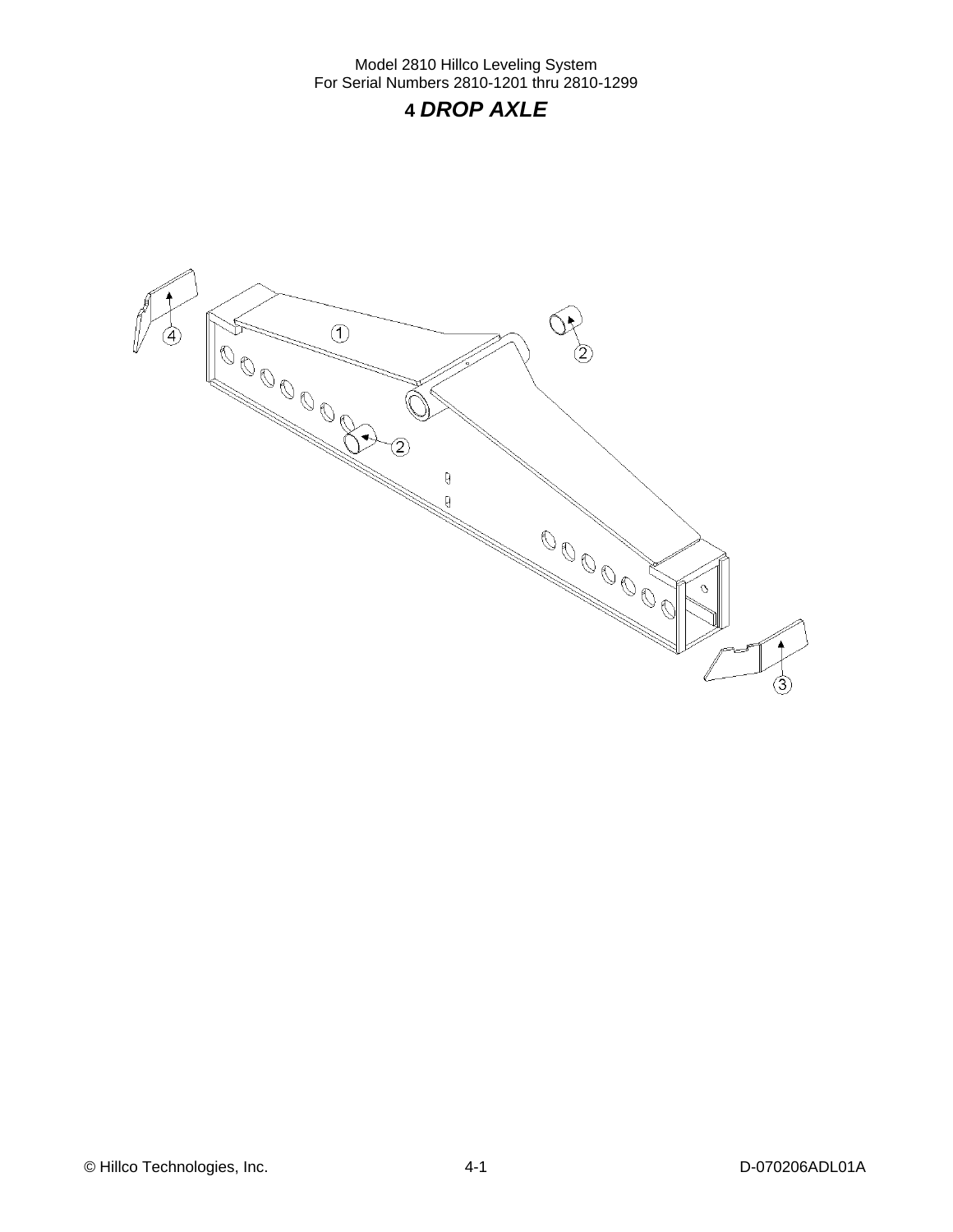| <b>DROP AXLE COMPONENTS</b>                                  |                                                      |   |                               |                       |  |  |  |
|--------------------------------------------------------------|------------------------------------------------------|---|-------------------------------|-----------------------|--|--|--|
| REF.                                                         | PART NO.<br>QTY.<br><b>PART NAME</b><br><b>NOTES</b> |   |                               |                       |  |  |  |
|                                                              | LA-252161                                            |   | DA ASM                        |                       |  |  |  |
| 2                                                            | MC-140791                                            | 2 | <b>REAR AXLE PIVOT SLEEVE</b> | CNH P/N 84334438      |  |  |  |
| 3                                                            | LP-263211                                            |   | LM GUSSET, REAR AXLE RIGHT    | <b>WELDED IN PART</b> |  |  |  |
| 4                                                            | LP-263221                                            |   | LM GUSSET, REAR AXLE LEFT     | <b>WELDED IN PART</b> |  |  |  |
|                                                              |                                                      |   |                               |                       |  |  |  |
|                                                              | <b>DROP AXLE FASTENERS</b>                           |   |                               |                       |  |  |  |
| **ALL FASTENERS USED ON THE DROP AXLE ARE ORIGINAL EQUIPMENT |                                                      |   |                               |                       |  |  |  |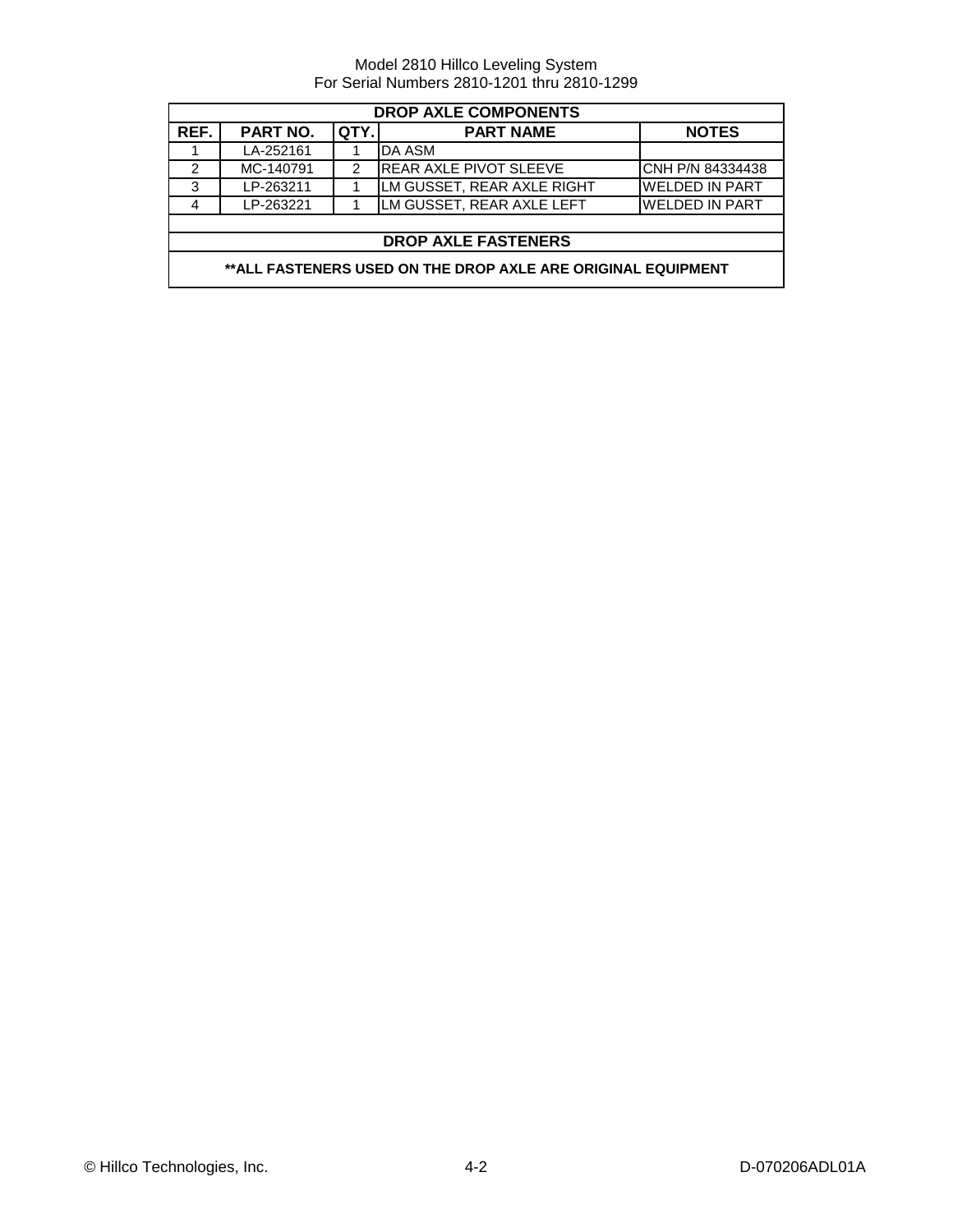### **5** *LADDER*

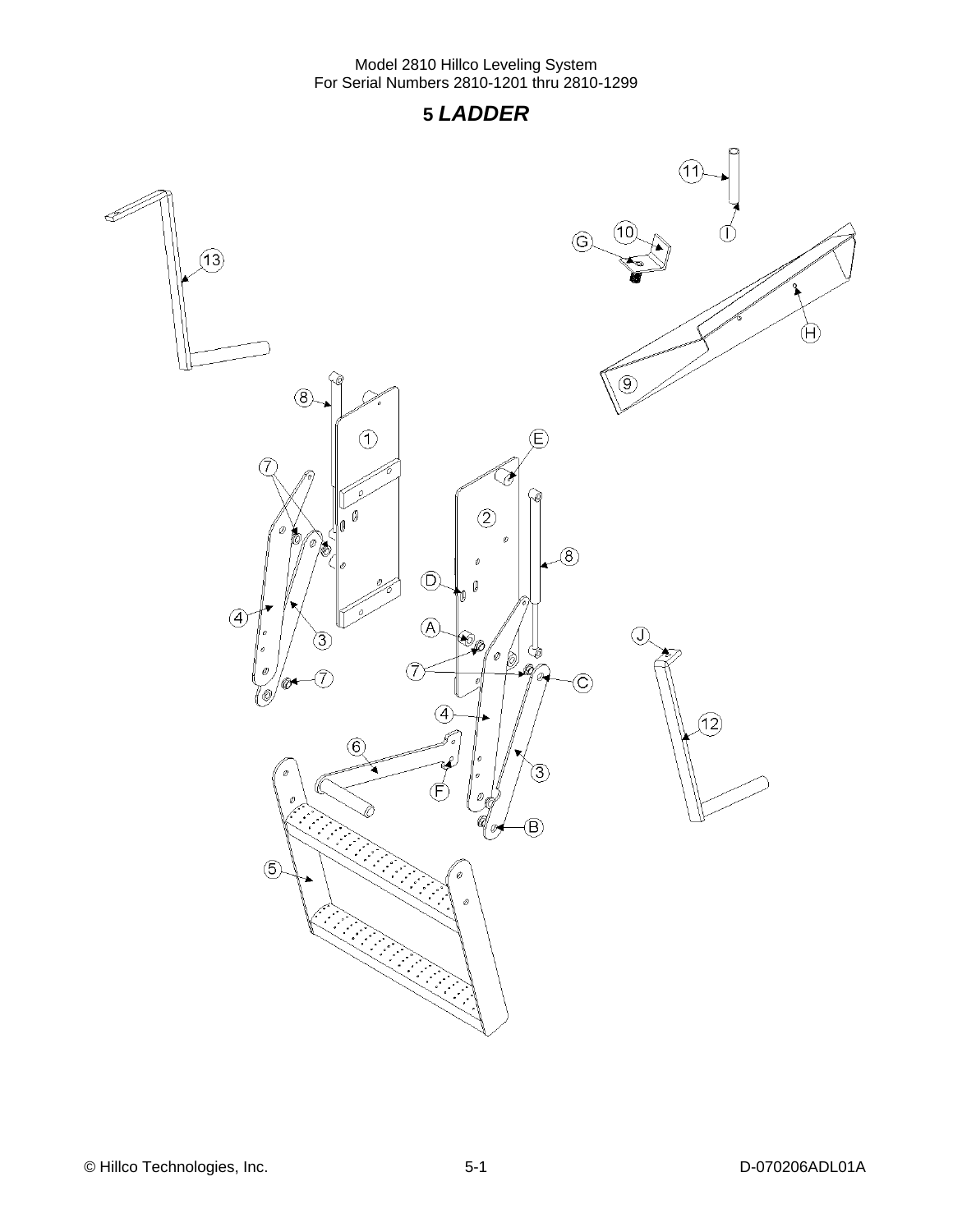|                       | <b>LADDER COMPONENTS</b> |                |                                                   |                               |  |  |
|-----------------------|--------------------------|----------------|---------------------------------------------------|-------------------------------|--|--|
| REF.                  | PART NO.                 | QTY.           | <b>PART NAME</b>                                  | <b>NOTES</b>                  |  |  |
| 1                     | LA-252332                | 1              | LM ASM, LEFT LADDER MNT                           |                               |  |  |
| $\overline{c}$        | LA-252342                | 1              | LM ASM, RIGHT LADDER MNT                          |                               |  |  |
| $\overline{3}$        | LM-252262                | $\overline{2}$ | LM PLATE, FOLDING LADDER LINK                     |                               |  |  |
| $\overline{4}$        | LM-252272                | $\overline{2}$ | LM PLATE, UPPER ARM                               |                               |  |  |
| $\overline{5}$        | LA-252322                | 1              | LM STEP ASM, FOLDING LADDER                       |                               |  |  |
| $\overline{6}$        | LA-248861                | 1              | LM ASM, LADDER HANDLE                             |                               |  |  |
| $\overline{7}$        | MC-134941                | 8              | <b>FLANGED BUSHING</b>                            |                               |  |  |
| 8                     | MC-139251                | $\overline{2}$ | <b>GAS CHARGED LIFT SUPPORT</b>                   |                               |  |  |
| ΝS                    | MC-134931                | 2              | LIFT SUPPORT BRACKETS (PAIR)                      |                               |  |  |
| 9                     | LA-253901                | 1              | LM ASM, LADDER WEDGE                              |                               |  |  |
| 10                    | LA-253961                | 1              | LM ASM, LADDER STOP                               |                               |  |  |
| 11                    | LS-256381                | $\mathbf{1}$   | <b>LM SPACER, FLASHING LIGHT</b>                  |                               |  |  |
| $\overline{12}$       | LA-255841                | $\mathbf{1}$   | LM ASM, LH SIDE STEP SUPPORT                      |                               |  |  |
|                       |                          |                | FOR AFX 8010 COMBINES WITH SN PRIOR TO HAJ106401  |                               |  |  |
| 13                    | LA-251801                | 1              | LM ASM, RH SIDE STEP SUPPORT                      |                               |  |  |
|                       |                          |                | FOR AFX 8010 COMBINES WITH SN HAJ106401 AND AFTER |                               |  |  |
| NS.                   | LA-251802                | $\mathbf{1}$   | LM ASM, RH SIDE STEP SUPPORT                      |                               |  |  |
|                       |                          |                |                                                   |                               |  |  |
|                       |                          |                | <b>LADDER FASTENERS</b>                           |                               |  |  |
| REF.                  | PART NO.                 | QTY.           | <b>PART NAME</b>                                  | <b>WHERE USED</b>             |  |  |
| A                     | F-HC-12M050F             | 2              | HC-8.8 M12 X 1.75 X 50                            | TOP SIDE PLATE PIVOTS         |  |  |
| A                     | F-HNS-12ME               | $\overline{2}$ | HN- 10.9 M12 X 1.75 STOVER                        | <b>PIVOTS</b>                 |  |  |
| B                     | F-HC-12M030F             | 4              | HC-8.8 M12 X 1.75 X 30                            | <b>MIDDLE PIVOTS</b>          |  |  |
| $\overline{B}$        | F-HNS-12ME               | 4              | HN- 10.9 M12 X 1.75 STOVER                        | <b>PIVOTS</b>                 |  |  |
| $\overline{C}$        | F-HC-12M065F             | $\overline{2}$ | HC-8.8 M12 X 1.75 X 65                            | BOTTOM SIDE PLT PIVOTS        |  |  |
| $\overline{\text{c}}$ | F-HNS-12ME               | 2              | HN- 10.9 M12 X 1.75 STOVER                        | <b>PIVOTS</b>                 |  |  |
| D                     | F-HC-10M040F             | 8              | HC-8.8 M10 X 1.50 X 40                            | <b>SIDE PLATE MOUNTS</b>      |  |  |
| D                     | F-HNS-10ME               | 8              | HN-10.9 M10 X 1.50 STOVER                         | SIDE PLATE MOUNTS             |  |  |
| E                     | $F-HNJ-05C$              | $\overline{2}$ | <b>HN5 5/16-18 JAM NUT</b>                        | <b>BALL STUD</b>              |  |  |
| E                     | F-LW-05                  | 4              | LW 5/16                                           | <b>BALL STUD</b>              |  |  |
| $\mathsf F$           | F-HC-08M025F             | 2              | HC-8.8 M8 X 1.25 X 25                             | <b>HANDLE</b>                 |  |  |
| F                     | F-HNF-08MF               | $\overline{2}$ | FLHN-8.8 M8 X 1.25                                | <b>HANDLE</b>                 |  |  |
| G                     | F-HN5-12C                | 1              | HN5 3/4-10                                        | <b>STOP</b>                   |  |  |
| G                     | $F-LW-12$                | 1              | LW 3/4                                            | <b>STOP</b>                   |  |  |
| H                     | F-HCF-8M020E             | 3              | FLHC-10.9 M8 X 1.25 X 20                          | WEDGE                         |  |  |
| $\overline{H}$        | F-HNF-08ME               | 3              | FLHN-10.9 M8 X 1.25                               | WEDGE                         |  |  |
| $\mathbf{I}$          | F-HC-12M280F             | 1              | HC-8.8 M12 X 1.75 X 280                           | <b>FLASHING LIGHT BRACKET</b> |  |  |
| J                     | F-HNF-10ME               | $\overline{2}$ | FLHN-10.9 M10 X 1.50                              | LEFT SIDE STEP SUPPORT        |  |  |
| J                     | F-HC-10M040F             | 1              | HC-8.8 M10 X 1.50 X 40                            | LEFT SIDE STEP SUPPORT        |  |  |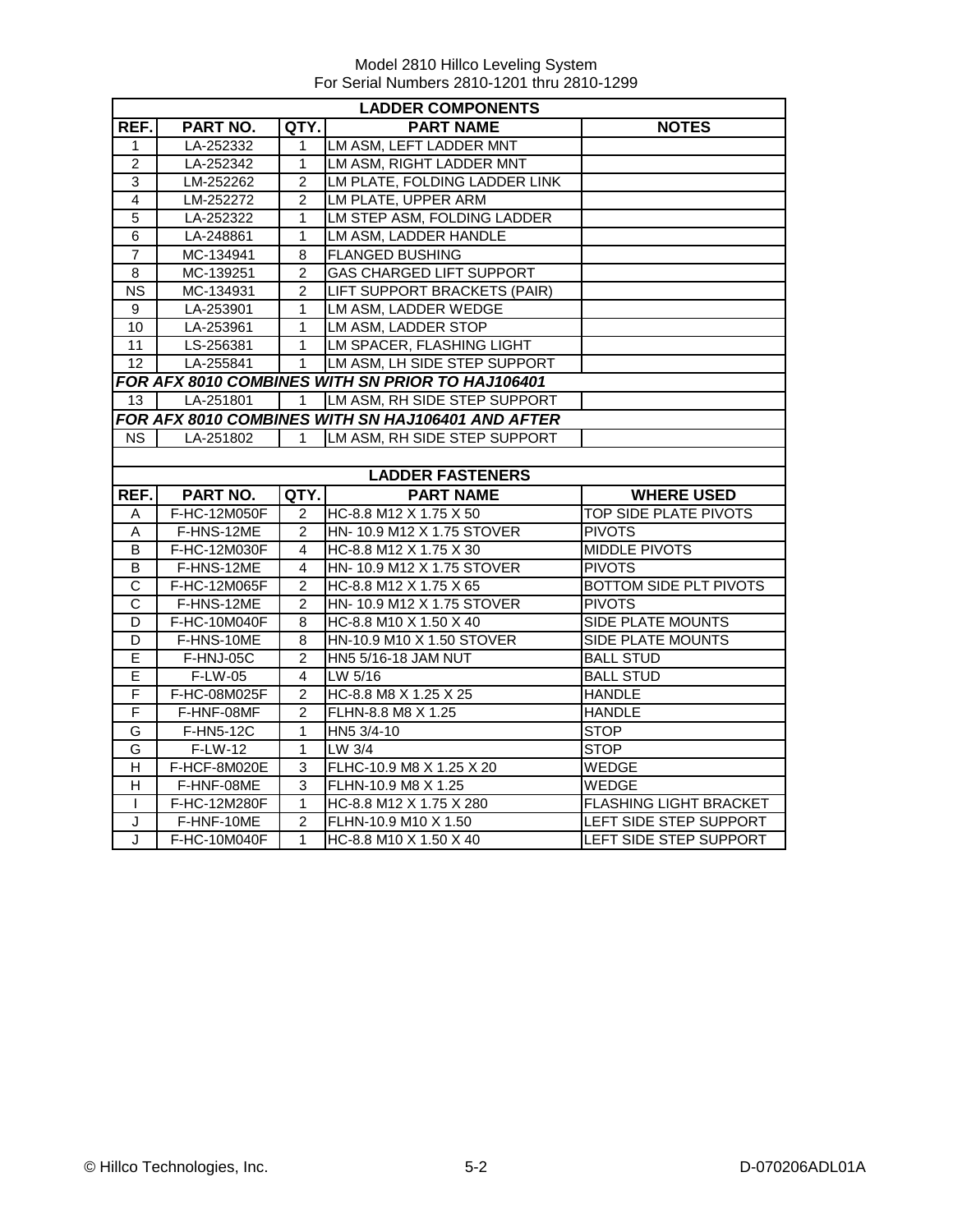

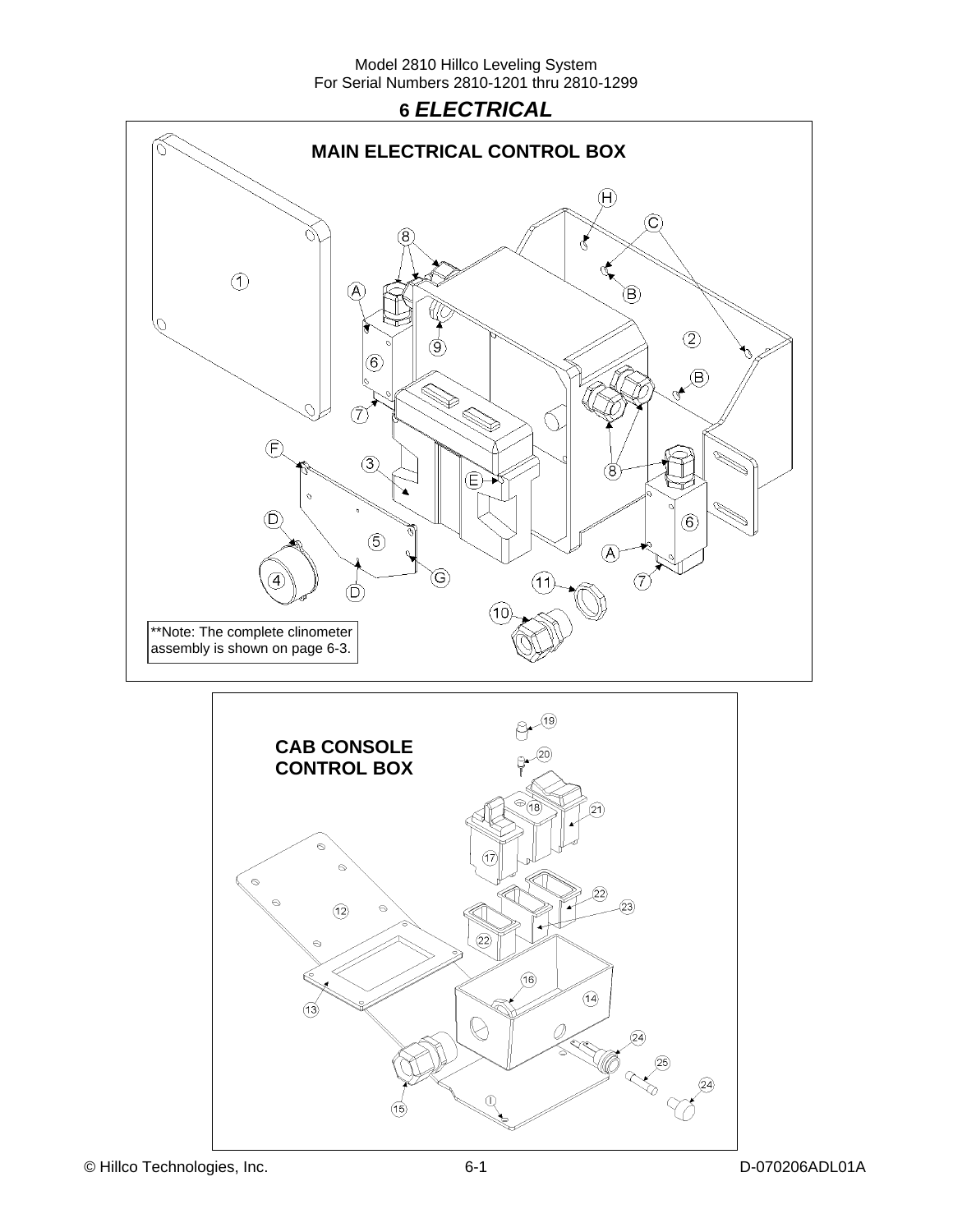|                   | <b>MAIN ELECTRICAL BOX COMPONENTS</b> |                |                                                   |                                                                                  |  |  |
|-------------------|---------------------------------------|----------------|---------------------------------------------------|----------------------------------------------------------------------------------|--|--|
| REF.              | PART NO.                              | QTY.           | <b>PART NAME</b>                                  | <b>NOTES</b>                                                                     |  |  |
| <b>ASM</b>        | LA-254472                             | 1              | EM ASM, CONTROLLER                                |                                                                                  |  |  |
| 1                 | LM-255341                             | 1              | EM BOX, CONTROLLER MOUNT                          |                                                                                  |  |  |
| $\overline{2}$    | LP-251432                             | 1              | EM MOUNT, LEVELING BOX                            |                                                                                  |  |  |
| 3                 | EC-141831                             | 1              | <b>CONTROLLER</b>                                 |                                                                                  |  |  |
| $\overline{4}$    | LA-255821                             | 1              | <b>EM ASM, CLINOMETER</b>                         | SEE NOTE BELOW DIAGRAM                                                           |  |  |
| 5                 | LM-255331                             | 1              | EM SHT, CLINOMETER MOUNT                          |                                                                                  |  |  |
| 6                 | EC-100557                             | 2              | <b>BODY, LIMIT SWITCH</b>                         |                                                                                  |  |  |
| $\overline{7}$    | EC-100692                             | $\overline{2}$ | HEAD, LIMIT SWITCH STR PLUNGER                    |                                                                                  |  |  |
| 8                 | EC-138781                             | 6              | STRAIN RELIEF, NYLON, BLK, 1/2 NPT                |                                                                                  |  |  |
| 9                 | EC-142121                             | 4              | STRAIN RELIEF NUT, 1/2" NYLON, BLK                |                                                                                  |  |  |
|                   |                                       |                | STRAIN RELIEF. NYLON. BLK                         |                                                                                  |  |  |
| 10                | EC-141891                             | 1              |                                                   | BOTTOM OF CAB                                                                    |  |  |
| 11                | EC-141901                             | 1              | STRAIN RELIEF NUT, NYLON, BLK                     | <b>BOTTOM OF CAB</b>                                                             |  |  |
|                   |                                       |                | <b>ELECTRICAL BOX FASTENERS</b>                   |                                                                                  |  |  |
| REF.              | PART NO.                              | QTY.           | <b>PART NAME</b>                                  | <b>WHERE USED</b>                                                                |  |  |
| A                 | F-PHM-5M050F                          | 8              | PHMS M5 X 0.8 X 50                                | <b>LIMIT SWITCH MNT</b>                                                          |  |  |
| Α                 | F-HNF-5MF                             | 8              | FLHN-8.8 M5 X 0.8                                 | <b>LIMIT SWITCH MNT</b>                                                          |  |  |
| B                 | F-HC5-04C12                           | 3              | HC5 1/4-20 X 3/4                                  | <b>PVC BOX TO BRACKET</b>                                                        |  |  |
| B                 | F-LW-04                               | 3              | LW 1/4                                            | <b>PVC BOX TO BRACKET</b>                                                        |  |  |
| C                 | F-HCF-08M020E                         | 4              | FLHC-10.9 M8 X 1.25 X 20                          | ELECTRICAL PLATE TO OC                                                           |  |  |
| C                 | F-HNF-08ME                            | 4              | FLHN-10.9 M8 X 1.25                               | ELECTRICAL PLATE TO OC                                                           |  |  |
| D                 | F-PHM-#6C06                           | 2              | PHMS #6-32 X 3/8                                  | <b>CLINOMETER MOUNT</b>                                                          |  |  |
| Е                 | F-PHM-04C24                           | 2              | PHMS 1/4-20 X 1-1/2                               | CONTROLLER TO PVC BOX                                                            |  |  |
| Е                 | F-HNF-04C                             | 2              | FLHN 1/4-20 SERR                                  | CONTROLLER TO PVC BOX                                                            |  |  |
| F                 | F-PHM-04C36                           | 2              | PHMS 1/4-20 X 2-1/4                               | <b>GROUNDING PLATE MOUNTING</b>                                                  |  |  |
| F                 | F-HNF-04C                             | 2              | <b>FLHN 1/4-20 SERR</b>                           | <b>GROUNDING PLATE MOUNTING</b>                                                  |  |  |
| G                 | F-PHM-#10C16                          | 2              | PHMS 10-24 X 3/4                                  | <b>GROUNDING PLATE GROUND</b>                                                    |  |  |
| G                 | <b>F-HNF-#10C</b>                     | 2              | HN5 10-24, SERR                                   | <b>GROUNDING PLATE GROUND</b>                                                    |  |  |
| G                 | F-HN-#10C                             | $\overline{2}$ | HN5 10-24                                         | <b>GROUNDING PLATE GROUND</b>                                                    |  |  |
| Н                 |                                       | 1              |                                                   |                                                                                  |  |  |
|                   | F-LWE-05                              |                | LW 5/16, EXTERNAL STAR                            | <b>EXTERNAL GROUND WIRE</b>                                                      |  |  |
|                   |                                       |                |                                                   |                                                                                  |  |  |
|                   |                                       |                | <b>CAB CONSOLE CONTROL BOX COMPONENTS</b>         |                                                                                  |  |  |
| REF.              | PART NO.                              | QTY.           | <b>PART NAME</b>                                  | <b>NOTES</b>                                                                     |  |  |
| ASM               | LA-254452                             | 1              | EM ASM, CAB CONTROL BOX                           |                                                                                  |  |  |
|                   |                                       |                | FOR AFX 8010 COMBINES WITH SN PRIOR TO HAJ200001  |                                                                                  |  |  |
| <b>NS</b>         | LM-251641                             | 1              | EM MOUNT, CAB CONSOLE                             |                                                                                  |  |  |
|                   |                                       |                | FOR AFX 8010 COMBINES WITH SN HAJ200001 AND AFTER |                                                                                  |  |  |
| $12 \overline{ }$ | LM-263201                             | 1              | EM MOUNT. CAB CONSOLE                             |                                                                                  |  |  |
|                   | <b>FOR ALL COMBINES</b>               |                |                                                   |                                                                                  |  |  |
| 13                | LM-252611X                            | 1              | EM LID, CAB CONTROL BOX                           |                                                                                  |  |  |
| 14                | LM-241122X                            | $\mathbf{1}$   | EM, CAB CONTROL BOX                               |                                                                                  |  |  |
| 15                | EC-138791                             |                |                                                   |                                                                                  |  |  |
| 16                |                                       | 1              | STRAIN RELIEF, NYLON, BLK                         |                                                                                  |  |  |
|                   | EC-138801                             | 1              | STRAIN RELIEF NUT, NYLON, BLK                     |                                                                                  |  |  |
| 17                | LA-259671                             | 1              | SWITCH ASM. LEFT-RIGHT                            |                                                                                  |  |  |
| 18                | LM-252621                             | 1              | EM MOUNT, MAX LEVEL LAMP                          |                                                                                  |  |  |
| 19                | EC-140761                             | 1              | LENSE. YELLOW                                     |                                                                                  |  |  |
| 20                | EC-140871                             | 1              | LED, WHITE                                        |                                                                                  |  |  |
| 21                |                                       | 1              | SWITCH ASM. AUTO-OFF-MANUAL                       |                                                                                  |  |  |
|                   | LA-259661                             |                |                                                   |                                                                                  |  |  |
| 22                | EC-140751                             | 2              | <b>GANG MOUNT</b>                                 |                                                                                  |  |  |
| 23                | EC-140771                             | 1              | BEZEL, CENTER                                     |                                                                                  |  |  |
| 24                | EC-136211                             | 1              | <b>3AG FUSE HOLDER</b>                            |                                                                                  |  |  |
| 25                | EC-136221                             | $\mathbf{1}$   | AGC-6A FUSE                                       |                                                                                  |  |  |
|                   |                                       |                | <b>CAB CONSOLE CONTROL BOX FASTENERS</b>          |                                                                                  |  |  |
| REF.              | PART NO.                              | QTY.           | <b>PART NAME</b>                                  | <b>WHERE USED</b>                                                                |  |  |
|                   | F-PHM-#6C12                           | 2              | PHMS 6-32 X 3/4                                   | CONSOLE BOX TO BRACKET                                                           |  |  |
| $\mathbf{I}$      | F-HNF-#6C                             | 2              | <b>FLHN 6-32</b>                                  | CONSOLE BOX TO BRACKET                                                           |  |  |
| NS.               | F-PHM-6M020F                          | 4              | PHMS M6 X 1.0 X 20                                | CAB CONSOLE BOX BRACKET TO                                                       |  |  |
|                   |                                       |                |                                                   | <b>LARGE MONITOR</b>                                                             |  |  |
| <b>NS</b>         | F-PHM-6M015F                          | 4              | PHMS M6 X 1.0 X 15                                | CAB CONSOLE BOX BRACKET TO<br><b>SMALL MONITOR</b><br>CAB CONSOLE BOX BRACKET TO |  |  |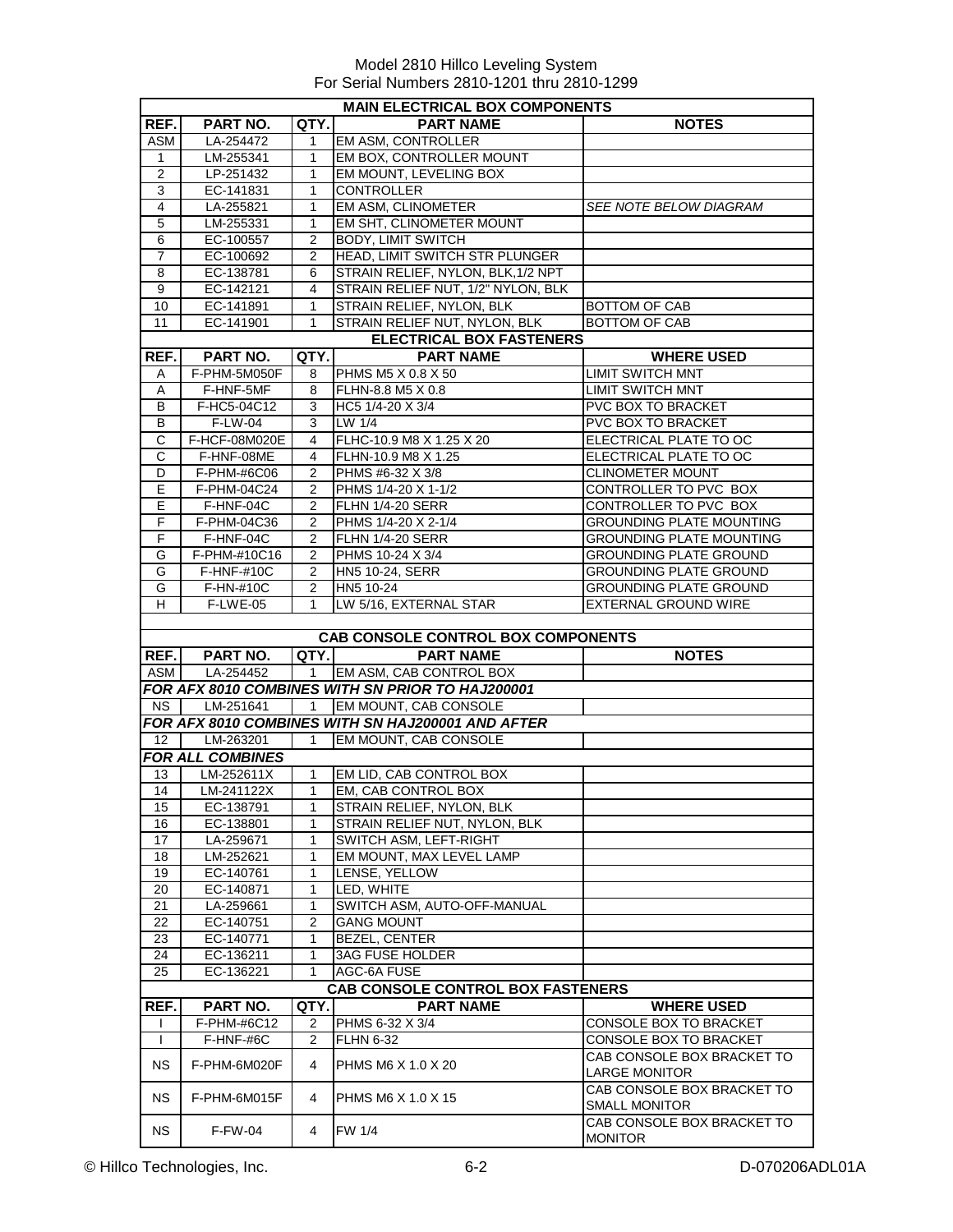Model 2810 Hillco Leveling System For Serial Numbers 2810-1201 thru 2810-1299 *ELECTRICAL CONNECTORS AND CABLES* 





**#8** LA-255631 EM CABLE ASM, LIMIT SWITCH



**#9** LA-249102 EM CABLE ASM, BOX TO VALVE



**#10** LA-255821 EM ASM, CLINOMETER



**#11** LA-249062 EM CABLE ASM, LEVELING CABLE



**#12** LA-255751 EM CABLE ASM, CAB BOX TO VALVE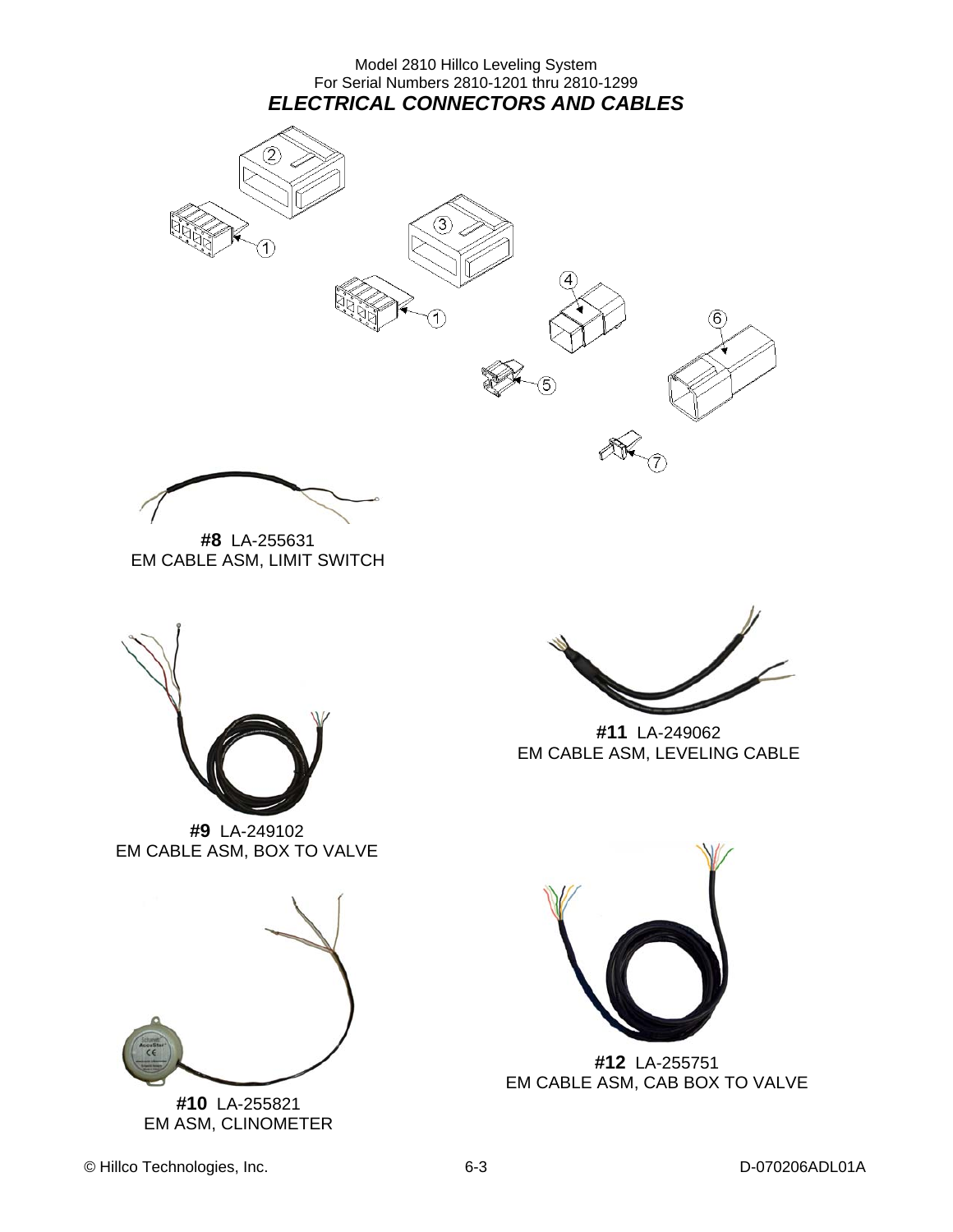| <b>ELECTRICAL CONNECTORS</b> |                 |                |                                            |              |  |
|------------------------------|-----------------|----------------|--------------------------------------------|--------------|--|
| REF.                         | <b>PART NO.</b> | QTY.           | <b>PART NAME</b>                           | <b>NOTES</b> |  |
| 1                            | EC-141741       | $\mathcal{P}$  | DTM SERIES 12-SOCKET WEDGE                 |              |  |
| $\mathfrak{p}$               | EC-141751       | $\mathbf{1}$   | DTM SERIES 12-SOCKET PLUG-GRAY             |              |  |
| 3                            | EC-141761       | 1              | DTM SERIES 12-SOCKET PLUG-BLACK            |              |  |
| $\overline{4}$               | EC-141791       | 1              | DTM SERIES 4-SOCKET PLUG                   |              |  |
| 5                            | EC-141801       | 1              | DTM SERIES 4-SOCKET WEDGE                  |              |  |
| <b>NS</b>                    | EC-141771       | 17             | DTM SERIES SOCKET, CONTACT STAMPED         |              |  |
| 6                            | EC-141811       | 1              | DTM SERIES 4-PIN RECEPTACLE                |              |  |
| $\overline{7}$               | EC-141821       | 1              | DTM SERIES 4-PIN WEDGE                     |              |  |
| <b>NS</b>                    | EC-141781       | 4              | DTM SERIES PIN, CONTACT STAMPED            |              |  |
| <b>NS</b>                    | ET-ST-20#10     | 6              | TERMINAL, RING, #10, 20 GA., NON-INSULATED |              |  |
| <b>NS</b>                    | ET-ST-2005      | 1              | TERMINAL, RING, NON-INS, 5/16, 20 GA       |              |  |
| <b>NS</b>                    | EC-140891       | 16             | SPADE, FEMALE, INSULATED, 16-22 GA         |              |  |
| <b>NS</b>                    | EC-139641       | $\overline{4}$ | CONNECTOR, PARALLEL 16-14 GA.              |              |  |
| <b>NS</b>                    | ET-SP-20        | $\overline{2}$ | TERMINAL, FEMALE SPADE, NON-INSUL, 20 GA   |              |  |
| <b>NS</b>                    | EC-100008       | 1              | TERMINAL, RELAY, AUTOMOTIVE                |              |  |
|                              |                 |                | <b>CABLE ASSEMBLIES</b>                    |              |  |
| REF.                         | <b>PART NO.</b> | QTY.           | <b>PART NAME</b>                           | <b>NOTES</b> |  |
| 8                            | LA-255631       | $\overline{2}$ | EM CABLE ASM, LIMIT SWITCH                 |              |  |
| 9                            | LA-249102       | 1              | EM CABLE ASM, BOX TO VALVE                 |              |  |
| 10                           | LA-255821       | 1              | EM ASM, CLINOMETER                         |              |  |
| 11                           | LA-249062       | 1              | EM CABLE ASM, LEVELING CABLE               |              |  |
| 12                           | LA-255751       | 1              | EM CABLE ASM, CAB TO BOX                   |              |  |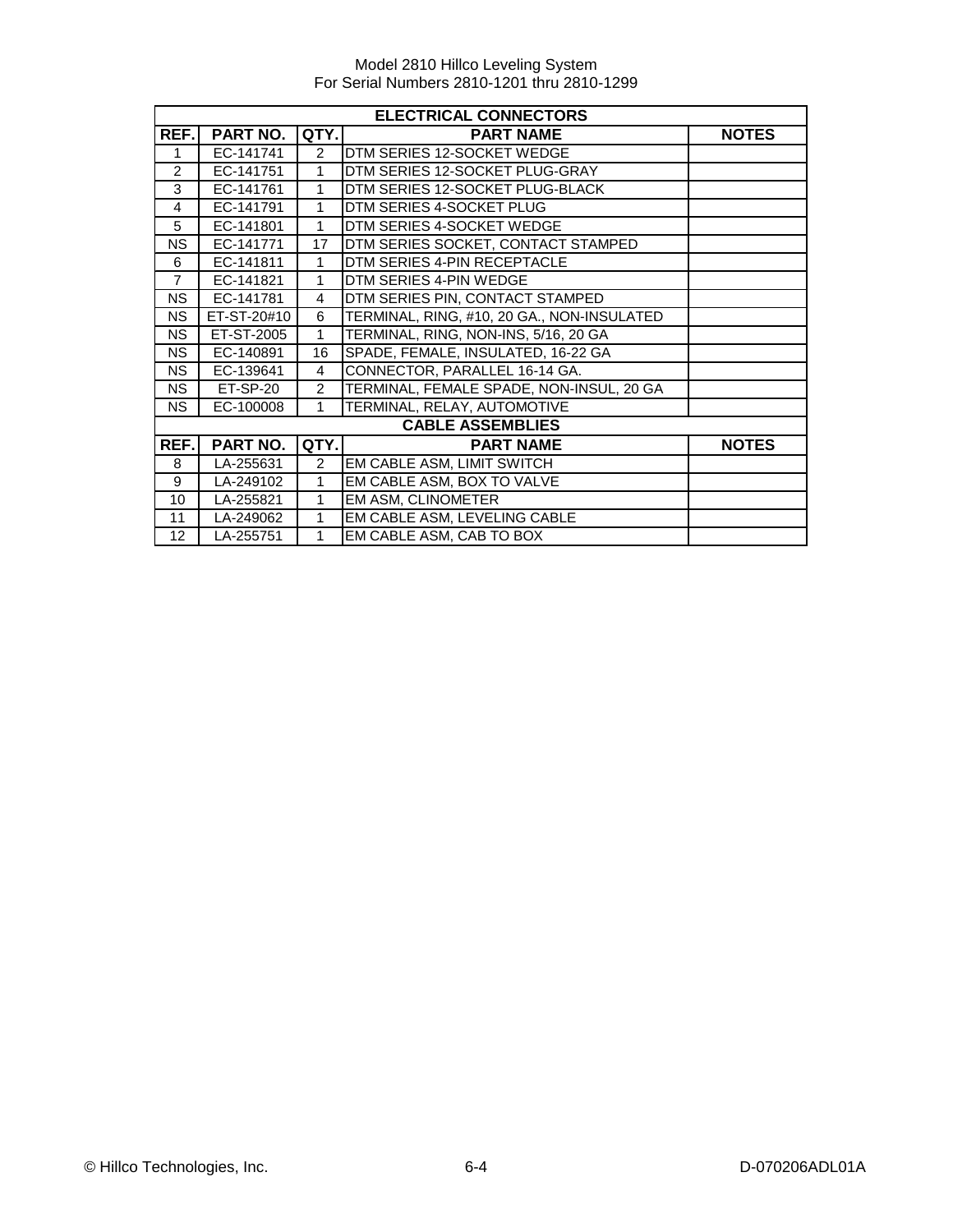

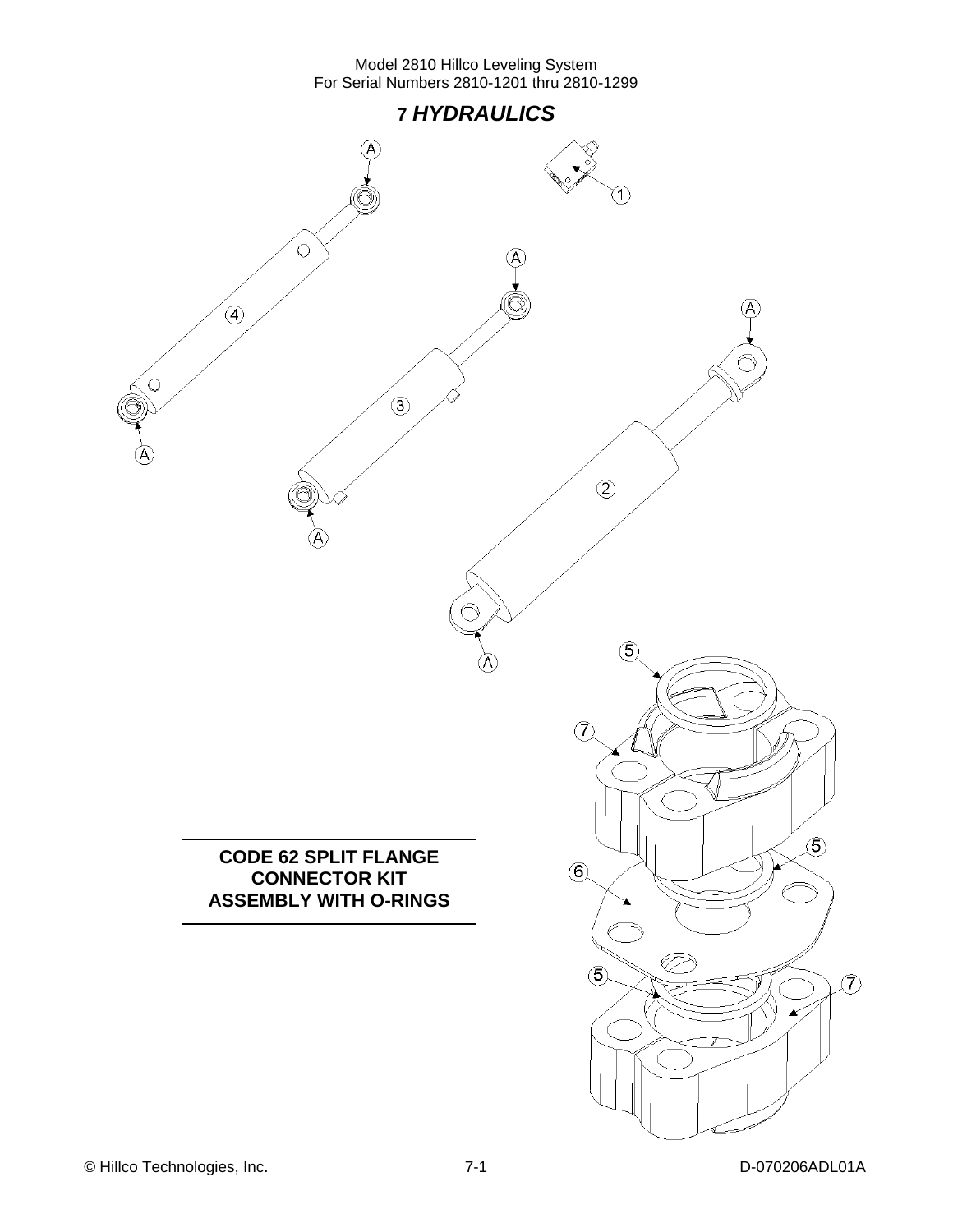|                | <b>COUNTERBALANCE VALVE AND CYLINDERS</b> |                |                                           |                              |  |  |
|----------------|-------------------------------------------|----------------|-------------------------------------------|------------------------------|--|--|
| REF.           | PART NO.                                  | QTY.           | <b>PART NAME</b>                          | <b>NOTES</b>                 |  |  |
| $\mathbf{1}$   | HC-139151                                 | $\overline{2}$ | VALVE, 3-PORT COUNTERBALANCE              |                              |  |  |
| .,             | HC-139181                                 | $\overline{2}$ | BODY, COUNTERBALANCE VALVE                |                              |  |  |
|                | HC-139161                                 | $\overline{2}$ | CARTRIDGE, COUNTERBALANCE<br><b>VALVE</b> |                              |  |  |
| <b>NS</b>      | HC-140361                                 | $\overline{2}$ | SEAL KIT, COUNTERBALANCE<br><b>VALVE</b>  |                              |  |  |
| $\overline{2}$ | HC-102218                                 | $\overline{2}$ | CYLINDER, MAIN                            |                              |  |  |
| <b>NS</b>      | HC-135221                                 | $\overline{2}$ | SEAL KIT, MAIN CYLINDER                   |                              |  |  |
| 3              | HC-101842                                 | 1              | CYLINDER, MASTER                          |                              |  |  |
| <b>NS</b>      | HC-134201                                 | 1              | <b>SEAL KIT, MASTER CYLINDER</b>          |                              |  |  |
| 4              | HC-100706                                 | 1              | <b>CYLINDER, SLAVE</b>                    |                              |  |  |
| <b>NS</b>      | HC-134191                                 | 1              | SEAL KIT, SLAVE CYLINDER                  |                              |  |  |
|                |                                           |                |                                           |                              |  |  |
|                |                                           |                | <b>HYDRAULIC FASTENERS</b>                |                              |  |  |
| REF.           | PART NO.                                  | QTY.           | <b>PART NAME</b>                          | <b>WHERE USED</b>            |  |  |
| A              | F-SSS-04F04                               | 6              | SET SCREW, 1/4-28 X 1/4                   | <b>ALL CYLINDERS</b>         |  |  |
|                |                                           |                |                                           |                              |  |  |
|                |                                           |                | <b>CODE 62 SPLIT FLANGE CONNECTOR KIT</b> |                              |  |  |
| REF.           | <b>PART NO.</b>                           | QTY.           | <b>PART NAME</b>                          | <b>NOTES</b>                 |  |  |
| <b>ASM</b>     | LA-254951                                 | $\mathcal{P}$  | KIT, HOSE COUPLER, 1-1/4" CODE<br>62      |                              |  |  |
| 5              | HC-140431                                 | 6              | O-RING, CODE 62 CONNECTOR<br>(SQUARE) #20 | <b>INCLUDED IN LA-254951</b> |  |  |
| 6              | HC-140441                                 | $\overline{2}$ | PLATE, CODE 62,#20                        | <b>INCLUDED IN LA-254951</b> |  |  |
| $\overline{7}$ | HC-140451                                 | 4              | CODE 62, #20 SPLIT FLANGE KIT             | <b>INCLUDED IN LA-254951</b> |  |  |
| <b>NS</b>      | F-HC-12M070E                              | 8              | HC-10.9 M12 X 1.75 X 70                   | <b>INCLUDED IN LA-254951</b> |  |  |
| <b>NS</b>      | F-HNS-12ME                                | 8              | HN-10.9 M12 X 1.75 STOVER                 | INCLUDED IN LA-254951        |  |  |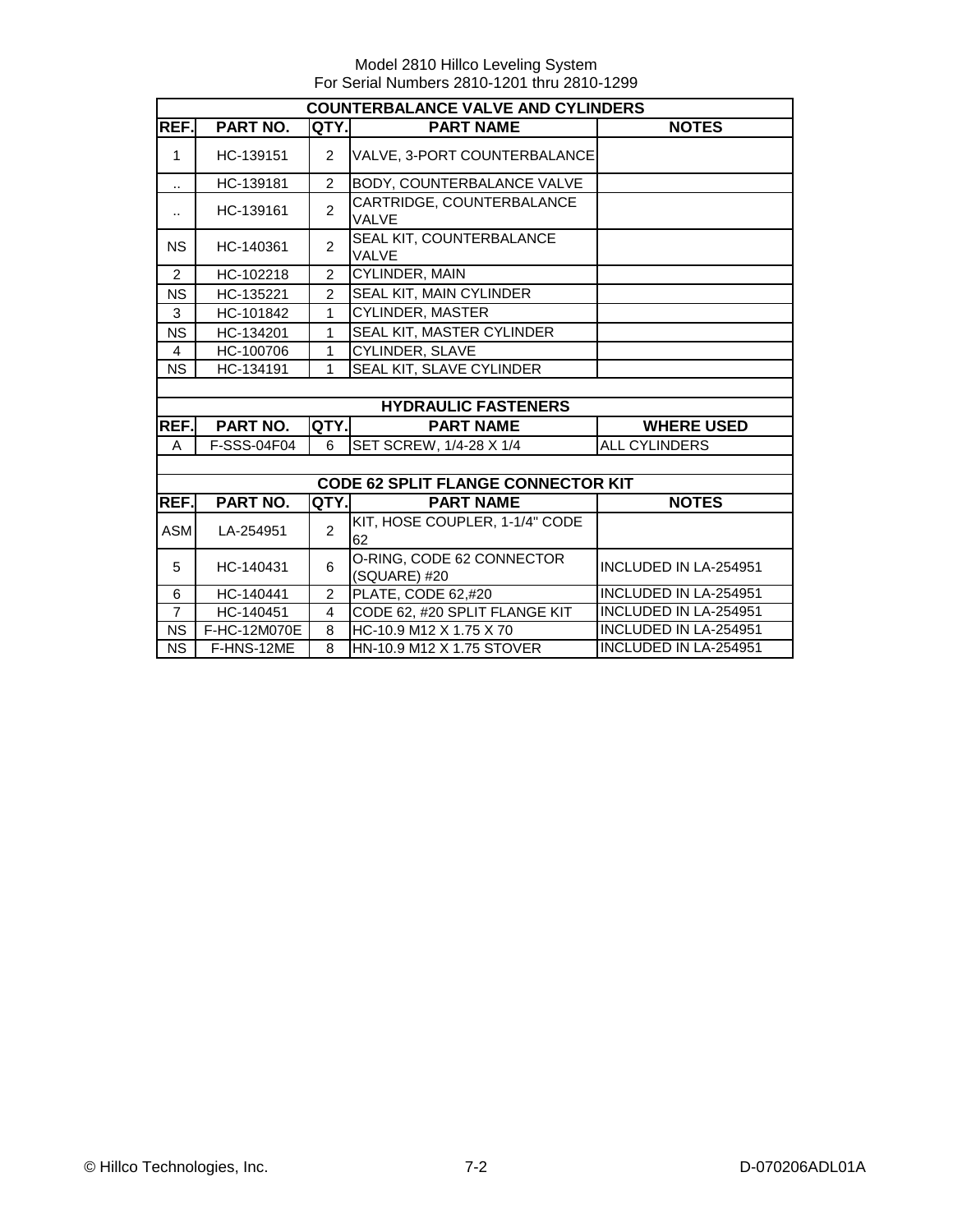Model 2810 Hillco Leveling System For Serial Numbers 2810-1201 thru 2810-1299 *HYDRAULIC MANIFOLD* 

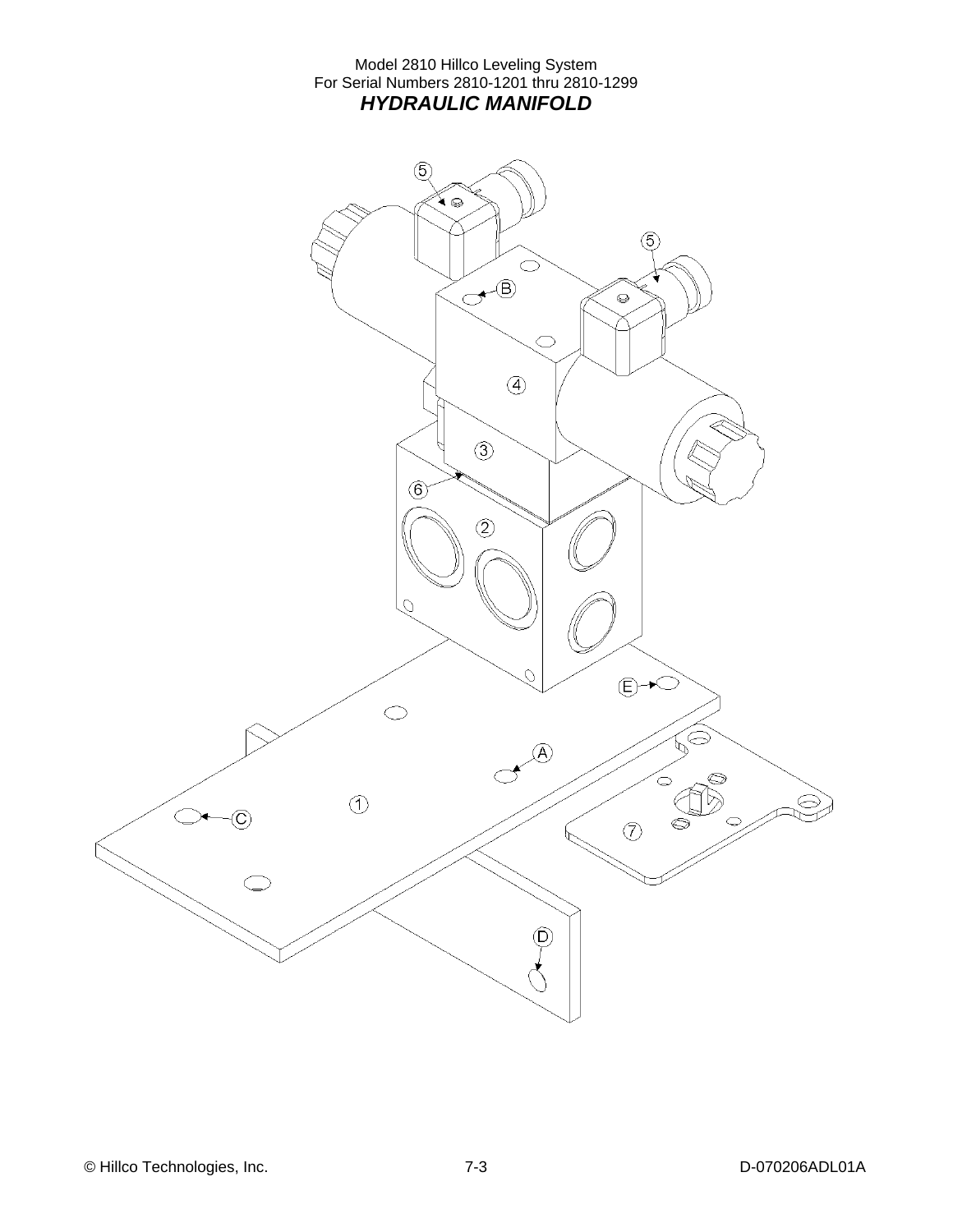|                | <b>MANIFOLD COMPONENTS</b> |                |                                                     |                                              |  |  |  |
|----------------|----------------------------|----------------|-----------------------------------------------------|----------------------------------------------|--|--|--|
| REF.           | PART NO.                   | <b>NOTES</b>   |                                                     |                                              |  |  |  |
| $\mathbf{1}$   | LA-251611                  | $\mathbf{1}$   | HM PLATE, MANIFOLD MOUNT                            |                                              |  |  |  |
| $\overline{2}$ | HC-138861                  | $\mathbf{1}$   | <b>MANIFOLD, SINGLE STATION</b>                     |                                              |  |  |  |
| 3              | HC-101264                  | $\mathbf{1}$   | SHUTTLE ASM, LOAD SENSE                             |                                              |  |  |  |
|                |                            |                |                                                     |                                              |  |  |  |
| $\cdot$        | HC-101021                  | 1              | CARTRIDGE, LOAD SENSE VALVE                         |                                              |  |  |  |
| $\ddotsc$      | HC-101022                  | $\overline{1}$ | <b>BODY, LOAD SENSE VALVE</b>                       |                                              |  |  |  |
|                |                            |                | SEAL KIT, LOAD SENSE SHUTTLE                        |                                              |  |  |  |
| <b>NS</b>      | HC-102082                  | $\mathbf{1}$   | <b>ASM</b>                                          |                                              |  |  |  |
| $\overline{4}$ | HC-140411                  | $\mathbf{1}$   | VALVE, DIRECTIONAL CONTROL,<br><b>PROPORTIONAL</b>  |                                              |  |  |  |
|                |                            |                |                                                     |                                              |  |  |  |
| <b>NS</b>      | LM-250092                  | $\mathbf{1}$   | ORIFICE. .1875. DIRECTIONAL<br><b>CONTROL VALVE</b> |                                              |  |  |  |
|                |                            |                | SEAL KIT, DIRECTIONAL                               |                                              |  |  |  |
| <b>NS</b>      | HC-142731                  | $\mathbf{1}$   | <b>CONTROL VALVE</b>                                |                                              |  |  |  |
| 5              | HC-140291                  | $\overline{2}$ | PLUG, DIN, LIGHTED                                  |                                              |  |  |  |
| 6              | HC-142761                  | $\mathbf{1}$   | <b>SUBPLATE</b>                                     |                                              |  |  |  |
| $\overline{7}$ | LA-259951                  | $\mathbf{1}$   | EM ASM, TILT SENSOR MOUNT                           |                                              |  |  |  |
|                |                            |                |                                                     |                                              |  |  |  |
|                |                            |                | <b>MANIFOLD FASTENERS</b>                           |                                              |  |  |  |
| REF.           | PART NO.                   | QTY.           | <b>PART NAME</b>                                    | <b>WHERE USED</b>                            |  |  |  |
| A              | F-HCF-08M020E              | $\overline{4}$ | FLHC-10.9 M8 X 1.25 X 20                            | SECURES MANIFOLD TO<br><b>MOUNTING PLATE</b> |  |  |  |
| $\mathsf{A}$   | F-HNF-08ME                 | 4              | FLHN-10.9 M8 X 1.25                                 | <b>SECURES MANIFOLD TO</b>                   |  |  |  |
|                |                            |                |                                                     | <b>MOUNTING PLATE</b>                        |  |  |  |
| B              | F-SHC-#10C52               | 4              | SHCS 10-24 X 3-1/4                                  | <b>MANIFOLD ASM</b>                          |  |  |  |
| B              | $F-LW-#10$                 | 4              | LW#10                                               | <b>MANIFOLD ASM</b>                          |  |  |  |
| C              | F-HCF-10M025E              | $\overline{2}$ | FLHC-10.9 M10 X 1.50 X 25                           | MANIFOLD ASM TO COMBINE                      |  |  |  |
| C              | F-HNF-10ME                 | $\overline{2}$ | FLHN-10.9 M10 X 1.50                                | MANIFOLD ASM TO COMBINE                      |  |  |  |
| D              | F-HCF-08M025E              | $\overline{2}$ | FLHC-10.9 M8 X 1.25 X 25                            | MANIFOLD ASM TO COMBINE                      |  |  |  |
| D              | F-HNF-08ME                 | $\overline{2}$ | FLHN-10.9 M8 X 1.25                                 | MANIFOLD ASM TO COMBINE                      |  |  |  |
| E              | F-PHM-4M030F               | $\overline{2}$ | PHMS M4 X 0.7 X 30                                  | LATERAL TILT SENSOR TO<br><b>MOUNT</b>       |  |  |  |
| E.             | F-HNF-4MF                  | $\overline{2}$ | FLHN-8.8 M4 X 0.7                                   | LATERAL TILT SENSOR TO<br><b>MOUNT</b>       |  |  |  |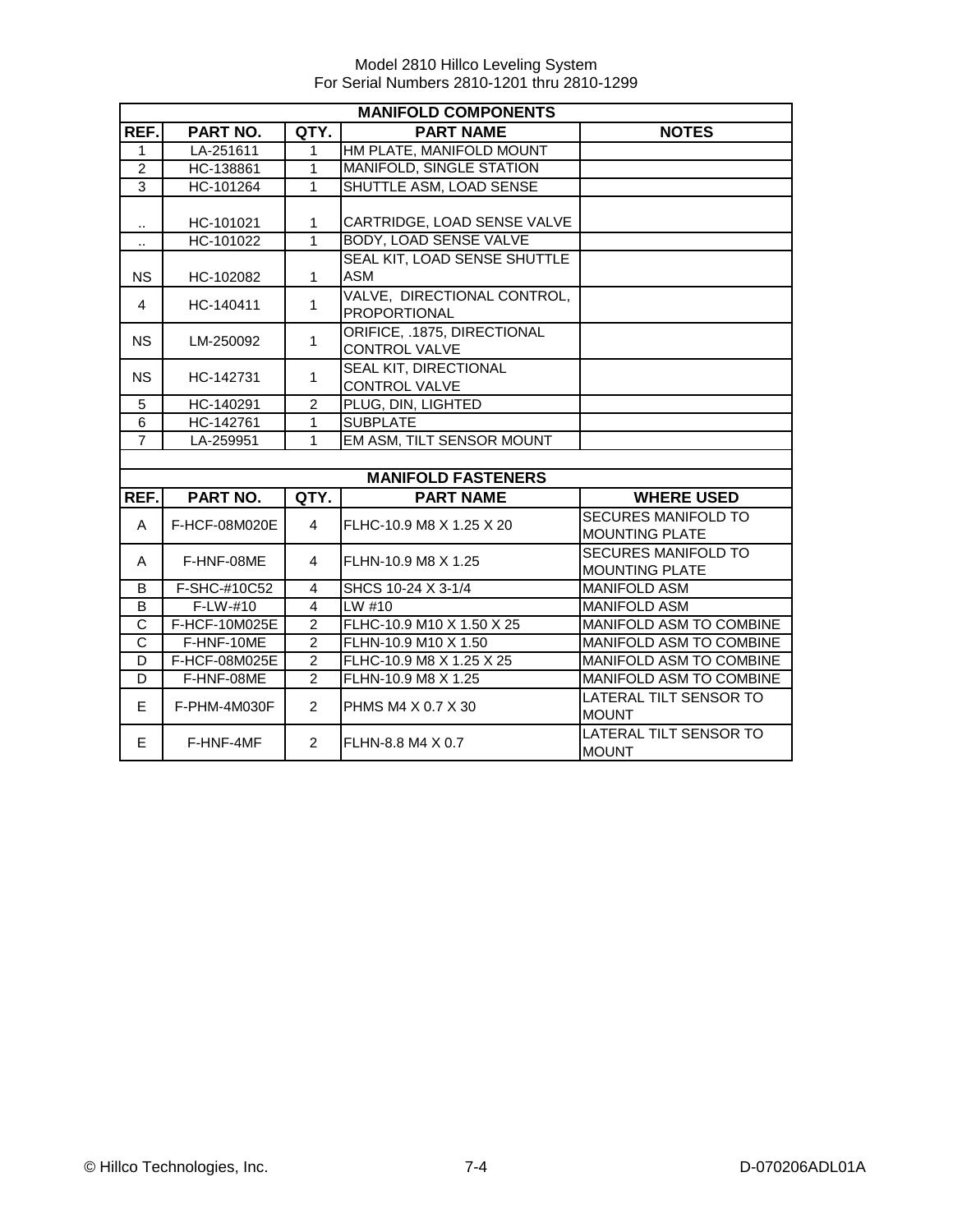#### Model 2810 Hillco Leveling System For Serial Numbers 2810-1201 thru 2810-1299 *HYDRAULIC HOSES*

| <b>LEVELING AND TRIM</b> |                         |                |                                                                                           |                                                                            |  |  |  |  |
|--------------------------|-------------------------|----------------|-------------------------------------------------------------------------------------------|----------------------------------------------------------------------------|--|--|--|--|
| REF.I                    | <b>PART NO.   QTY. </b> |                | <b>PART NAME</b>                                                                          | <b>WHERE USED</b>                                                          |  |  |  |  |
| <b>NS</b>                | LA-140521               | $\overline{2}$ | 1/4" 100R2 HOSE 14" #6 FORS<br>90 X #6 FORS                                               | <b>INNER MAIN ROD TO</b><br>COUNTERBALANCE VALVE PORT #3<br>(LEFT & RIGHT) |  |  |  |  |
| <b>NS</b>                | LA-140531               | 1              | 1/2" 100R2 HOSE 104" #8 FORS<br>90 X #8 FORS STR                                          | LEVELING PORT "A" TO<br>COUNTERBALANCE VALVE PORT #2<br><b>RIGHT</b>       |  |  |  |  |
| NS.                      | LA-140541               | 1              | 1/2" 100R2 HOSE 184-1/2" #8 FORS<br>90 X #8 FORS STR                                      | LEVELING PORT "B" TO<br>COUNTERBALANCE VALVE PORT<br>#2 RIGHT              |  |  |  |  |
| <b>NS</b>                | LA-133631               | 2              | 1/2" 100R2 HOSE 82" #8 FORS X<br>#8 FORS                                                  | <b>OUTER MAIN ROD TO</b><br>COUNTERBALANCE VALVE PORT #2<br>(LEFT & RIGHT) |  |  |  |  |
| <b>NS</b>                | LA-140561               | 1              | 1/4" 100R2 HOSE 116" #6 FORS X<br>#6 FORS                                                 | MASTER CYLINDER BASE TO SLAVE<br><b>CYLINDER BASE</b>                      |  |  |  |  |
| <b>NS</b>                | LA-140571               | 1              | 1/4" 100R2 HOSE 138" #6 FORS X<br>#6 FORS                                                 | MASTER CYLINDER ROD TO SLAVE<br><b>CYLINDER ROD</b>                        |  |  |  |  |
| <b>NS</b>                | LA-140581               | 1              | 1/4" 100R2 HOSE 111" #6 FORS X<br>#6 FORS                                                 | FIELD TRACKER "HEAD" PORT TO<br><b>MASTER BASE</b>                         |  |  |  |  |
| <b>NS</b>                | LA-140591               | 1              | 1/4" 100R2 HOSE 104" #6 FORS X<br>#6 FORS                                                 | FIELD TRACKER "ROD" PORT TO<br><b>MASTER ROD</b>                           |  |  |  |  |
| <b>NS</b>                | HC-133541               | $\overline{2}$ | ABRASION SLEEVE, NYLON --<br>2.19" ID X 32"                                               | HOSES TO TRIM VALVE AND SLAVE<br><b>CYL</b>                                |  |  |  |  |
| <b>NS</b>                | LA-140491               | 1              | 1/4" 100R2 HOSE 35-1/2"<br>#6 FORS X #4 FORS                                              | <b>LOAD SENSE LINE</b>                                                     |  |  |  |  |
| NS.                      | LA-140501               | 1              | 5/8" 100R2 HOSE 28" #10 FORS X<br>#10 FORS                                                | LEVELING VALVE PRESSURE HOSE                                               |  |  |  |  |
| <b>NS</b>                | LA-140511               | 1              | 5/8" 100R1 HOSE 26" #10 FORS X<br>#10 FORS                                                | LEVELING VALVE RETURN HOSE                                                 |  |  |  |  |
|                          |                         |                |                                                                                           |                                                                            |  |  |  |  |
|                          |                         |                | <b>GREASE</b>                                                                             |                                                                            |  |  |  |  |
| <b>NS</b>                | LA-140662               | 1              | 3/16 R1 GREASE HOSE 47" 1/8 MPT<br>$X$ 1/8 MPT                                            | MAIN PIVOT PIN TO LH BULKHEAD<br><b>BTM</b>                                |  |  |  |  |
| <b>NS</b>                | LA-141911               | 1              | 3/16 R1 GREASE HOSE 25" 1/8 MPT<br>$X$ 1/8 MPT                                            | MASTER BASE TO RH BULKHEAD<br><b>TOP</b>                                   |  |  |  |  |
| <b>NS</b>                | LA-141921               | 1              | 3/16 R1 GREASE HOSE 70" 1/8 MPT<br>X 1/8 MPT                                              | MASTER ROD TO RH BULKHEAD<br><b>BTM</b>                                    |  |  |  |  |
|                          |                         |                |                                                                                           |                                                                            |  |  |  |  |
|                          |                         |                | <b>BRAKE HOSES</b>                                                                        |                                                                            |  |  |  |  |
| <b>NS</b>                | LA-140602               | $\overline{2}$ | 1/4" TITEFLEX HOSE 83" #3 MINV X<br>#3 MINV WITH M10-1.0 X #3 FINV<br>ADAPTER ON EACH END | LEFT & RIGHT BRAKE HOSES                                                   |  |  |  |  |
|                          |                         |                |                                                                                           |                                                                            |  |  |  |  |
|                          |                         |                | <b>HYDRO HOSES</b>                                                                        |                                                                            |  |  |  |  |
| <b>NS</b>                | LA-140551               | $\overline{2}$ | 1-1/4" 6000 PSI WP 82" W/ CODE 62<br><b>FLANGE STR. X CODE 62 FLANGE</b><br>$90^{\circ}$  | <b>HYDROSTATIC HOSE EXTENSIONS</b>                                         |  |  |  |  |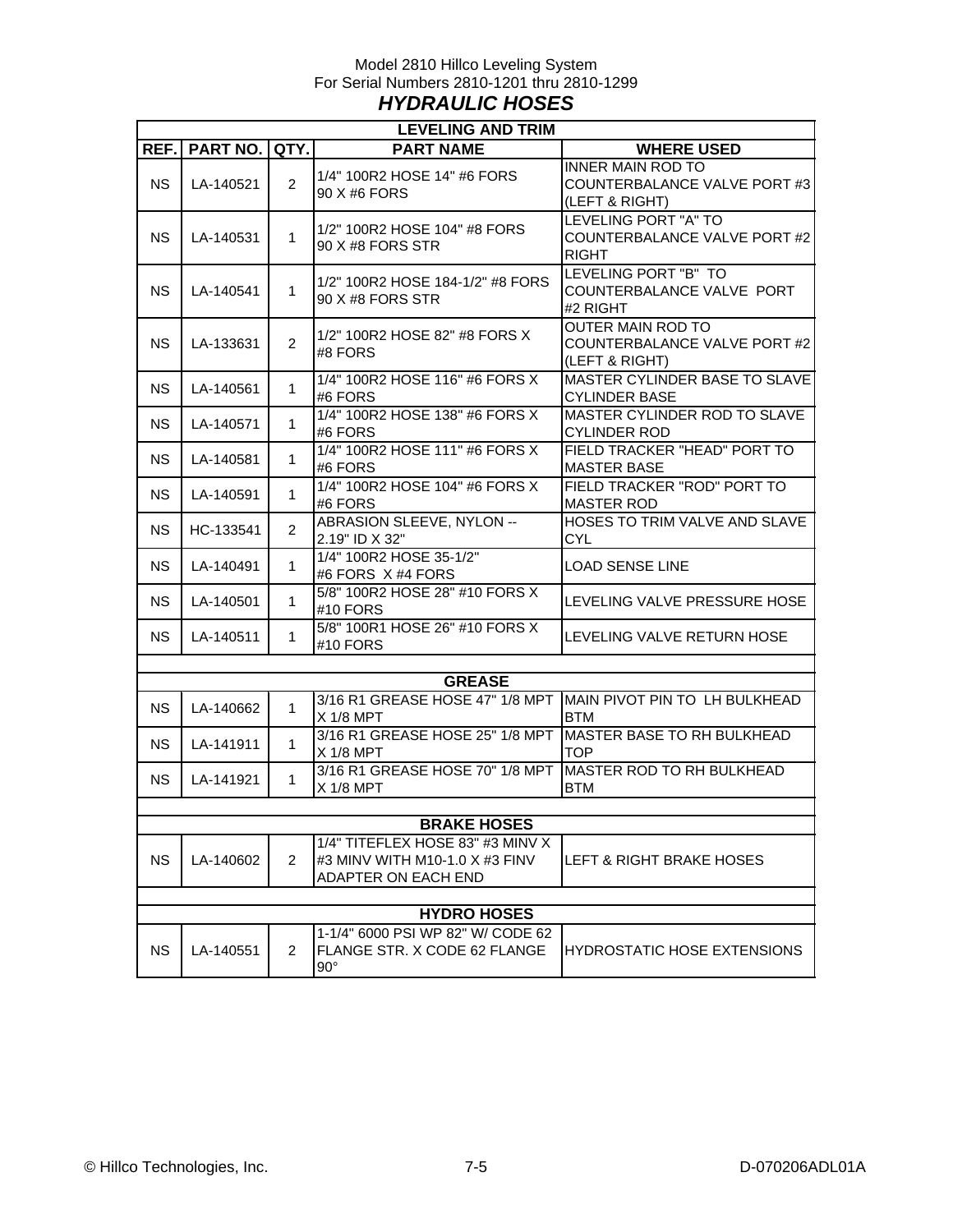#### Model 2810 Hillco Leveling System For Serial Numbers 2810-1201 thru 2810-1299 *HYDRAULIC ADAPTERS*

| <b>LEVELING MANIFOLD</b> |               |                |                                                   |                                                                             |  |  |  |
|--------------------------|---------------|----------------|---------------------------------------------------|-----------------------------------------------------------------------------|--|--|--|
| REF.                     | PART NO.      | QTY.           | <b>PART NAME</b>                                  | <b>WHERE USED</b>                                                           |  |  |  |
| <b>NS</b>                | HA-M-6MF6FF   | 1              | #6 ORS SWIVEL NUT RUN TEE                         | LOAD SENSE LINE ON<br><b>COMBINE</b>                                        |  |  |  |
| <b>NS</b>                | HA-M-16FF16MF | $\overline{2}$ | #16 ORS SWIVEL NUT RUN TEE                        | PRESSURE AND TANK LINES<br>ON COMBINE                                       |  |  |  |
| <b>NS</b>                | HA-S-16FF10MF | $\overline{2}$ | #16 FORS X # 10 MORS REDUCER<br>W/NUT             | PRESSURE AND TANK LINES<br>ON COMBINE                                       |  |  |  |
| <b>NS</b>                | HA-E-10MO     | $\overline{2}$ | #10 MORB ALLEN HEAD PLUG<br>ZERO-LEAK             | "P" & "T" PORTS                                                             |  |  |  |
| <b>NS</b>                | HA-L-10MF10MO | 1              | #10 MORS X #10 MORB 90°                           | "T" PORT                                                                    |  |  |  |
| <b>NS</b>                | HA-S-10MF10MO | 1              | #10 MORS X #10 MORB STR                           | "P" PORT                                                                    |  |  |  |
| <b>NS</b>                | HA-L-10FF10MF | 1              | #10 FORS X #10 MORS 90°                           | "P" PORT                                                                    |  |  |  |
| <b>NS</b>                | HA-L-8MF8MO   | 1              | #8 MORS X #8 MORB 90°                             | "A" LEVELING PORT                                                           |  |  |  |
| <b>NS</b>                | HA-L-8FF8MF   | 1              | #8 MORS X #8 FORS 90°                             | "B" LEVELING PORT                                                           |  |  |  |
| <b>NS</b>                | HA-S-8MF8MO   | 1              | #8 MORS X #8 MORB STR                             | "B" LEVELING PORT                                                           |  |  |  |
| <b>NS</b>                | HA-S-4MF4MO   | 1              | #4 MORS X #4 MORB STR                             | <b>LOAD SENSE SHUTTLE</b>                                                   |  |  |  |
|                          |               |                |                                                   |                                                                             |  |  |  |
|                          |               |                | <b>CASE FIELD TRACKER VALVE</b>                   |                                                                             |  |  |  |
| <b>NS</b>                | HA-L-6FF6MF   | $\overline{2}$ | #6 FORS X # 6 MORS 90°                            | <b>FIELD TRACKER VALVE</b>                                                  |  |  |  |
|                          |               |                |                                                   |                                                                             |  |  |  |
|                          |               |                | MAIN CYLINDER AND COUNTERBALANCE VALVE            |                                                                             |  |  |  |
| <b>NS</b>                | HA-L-8MO8MO   | $\overline{2}$ | #8 MORB X #8 MORB 90°                             | <b>LEFT &amp; RIGHT</b><br>COUNTERBALANCE VALVE<br>PORT #1 TO MAIN CYL BASE |  |  |  |
| <b>NS</b>                | HA-L-8MF8MO   | $\overline{2}$ | #8 MORS X #8 MORB 90°                             | LEFT & RIGHT OUTER MAIN<br><b>CYLINDER ROD</b>                              |  |  |  |
| <b>NS</b>                | HA-L-6MF8MO   | $\overline{2}$ | #6 MORS X #8 MORB 90°                             | LEFT & RIGHT INNER MAIN<br><b>CYINDER ROD</b>                               |  |  |  |
| <b>NS</b>                | HA-T-8MF8MO   | $\overline{2}$ | #8 MORS X #8 MORB STR THREAD<br><b>RUN TEE</b>    | <b>LEFT &amp; RIGHT</b><br>COUNTERBALANCE VALVE<br>PORT#2                   |  |  |  |
| <b>NS</b>                | HA-L-6MF6MO   | $\overline{2}$ | #6 MORS $X \# 6$ MORB 90 $^{\circ}$               | <b>LEFT &amp; RIGHT</b><br>COUNTERBALANCE VALVE<br>PORT#3                   |  |  |  |
| <b>NS</b>                | HC-141931     | $\overline{2}$ | ZERK, GREASE 1/4-28 45°                           | <b>BASE END OF MAIN LEVELING</b><br><b>CYLINDERS</b>                        |  |  |  |
|                          |               |                |                                                   |                                                                             |  |  |  |
|                          |               |                | <b>MASTER AND SLAVE CYLINDERS</b>                 |                                                                             |  |  |  |
| <b>NS</b>                | HA-Q-6MF6MO   | $\overline{2}$ | #6MORS X #6MORB STR THREAD<br><b>BRANCH TEE</b>   | <b>MASTER BASE AND ROD</b><br><b>PORTS</b>                                  |  |  |  |
| <b>NS</b>                | HA-L-6MF6MO   | 1              | #6 MORS X #6 MORB 90°                             | <b>SLAVE ROD PORT</b>                                                       |  |  |  |
| <b>NS</b>                | HA-F-6MF6MO   | 1              | #6 MORS X #6 MORB 45°                             | <b>SLAVE BASE PORT</b>                                                      |  |  |  |
| <b>NS</b>                | HC-135771     | 1              | 1/4-28 MALE X 1/8 FPT 90°                         | <b>BASE END OF MASTER</b><br><b>CYLINDER</b>                                |  |  |  |
| <b>NS</b>                | HC-135881     | 1              | 1/4-28 MALE X 1/8 FPT STR                         | <b>ROD END OF MASTER</b><br><b>CYLINDER</b>                                 |  |  |  |
|                          | <b>GREASE</b> |                |                                                   |                                                                             |  |  |  |
| <b>NS</b>                | HA-S-2FP2MN   | 3              | 1/8" NPSM X 1/8" FPT BULKHEAD<br><b>CONNECTOR</b> | GREASE BULKHEAD MOUNT                                                       |  |  |  |
| <b>NS</b>                | HA-NJ-2FN     | 3              | 1/8 NPSM BULKHEAD LOCKNUT                         | <b>BULKHEAD CONNECTORS</b>                                                  |  |  |  |
| <b>NS</b>                | HA-L-2FP2MP   | 1              | 1/8 MPT 90 STREET EL                              | <b>MAIN PIVOT PIN</b>                                                       |  |  |  |
| NS                       | HC-138011     | 1              | ZERK, GREASE 1/4-28 STR                           | <b>MAIN PIVOT PIN</b>                                                       |  |  |  |
| NS.                      | HC-141231     | 1              | ZERK, GREASE 1/8 MPT, 45°                         | DROP AXLE PIVOT PIN                                                         |  |  |  |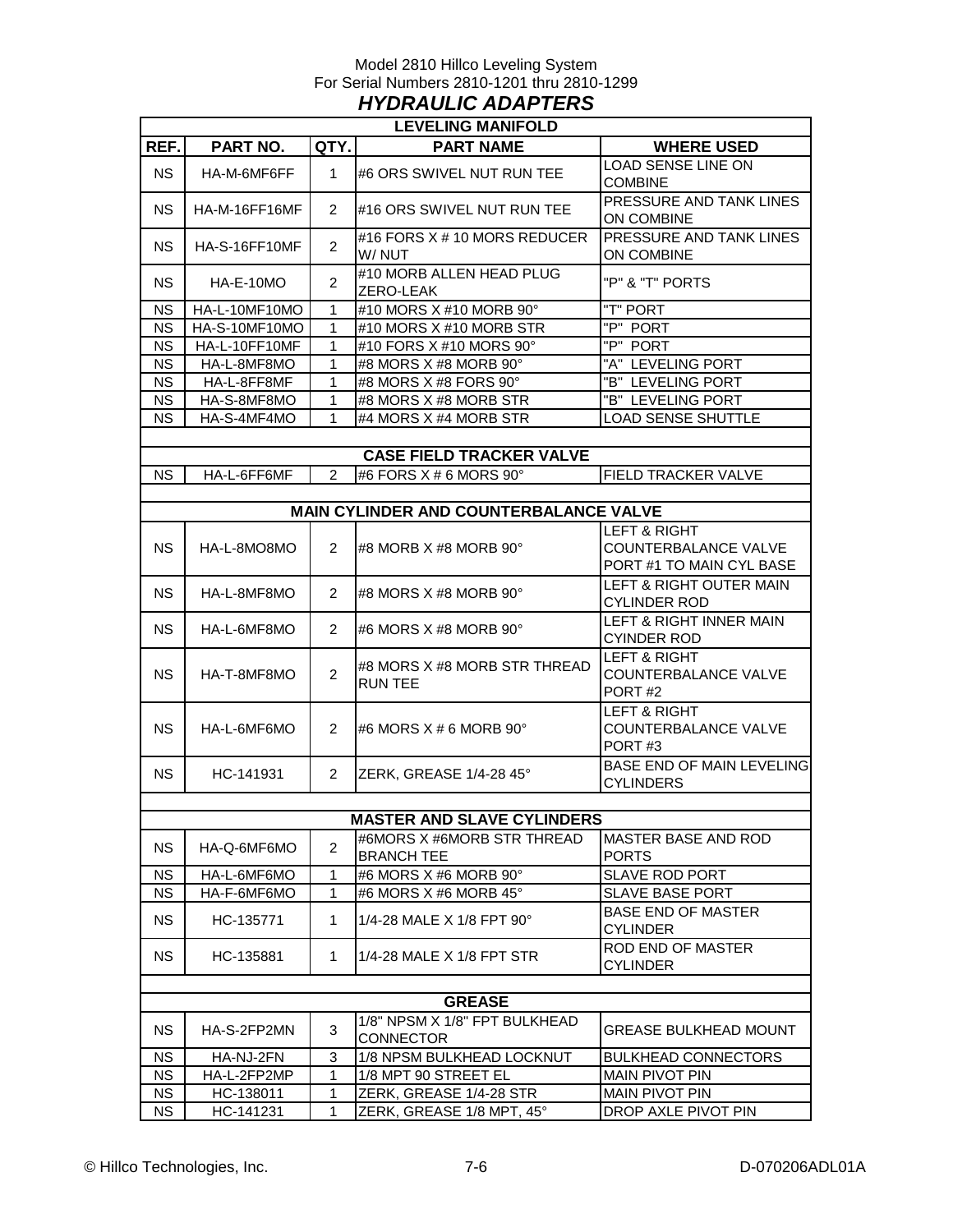## **8** *MISCELLANEOUS*

|                        | <b>DOCUMENTS AND LABELS</b> |                |                                                      |                                                    |  |  |  |  |
|------------------------|-----------------------------|----------------|------------------------------------------------------|----------------------------------------------------|--|--|--|--|
| REF.                   | PART NO.                    | QTY.           | <b>PART NAME</b>                                     | <b>NOTES</b>                                       |  |  |  |  |
| <b>NS</b>              | LA-141951                   | $\overline{2}$ | DECAL, CASE HILLSIDE LEVELING<br><b>SYSTEM</b>       | SIDE PANELS ON COMBINE                             |  |  |  |  |
| <b>NS</b>              | LL20-100782                 | 1              | <b>CAUTION LEVELING SYSTEM CAB</b>                   | <b>WINDOW IN CAB</b>                               |  |  |  |  |
| <b>NS</b>              | LL20-100783                 | $\overline{2}$ | DANGER, CRUSHING HAZARD                              | FRONT UC LEFT & RIGHT                              |  |  |  |  |
| <b>NS</b>              | LL20-100783                 | 2              | DANGER CRUSHING HAZARD                               | SIDE OF COMBINE ABOVE REAR<br><b>TIRES</b>         |  |  |  |  |
| <b>NS</b>              | LL-143621                   | $\overline{2}$ | DANGER, AVOID CRUSHING<br><b>INJURY</b>              | REAR OF UC NEAR THE SAFETY<br><b>STOP MNTS</b>     |  |  |  |  |
| <b>NS</b>              | LL20-100784                 | $\overline{2}$ | <b>DANGER PINCH POINT</b>                            | RH & LH UPPER TRANS FACE<br><b>PLT</b>             |  |  |  |  |
| <b>NS</b>              | LL20-100785                 | 1              | CAUTION MOVING STEP                                  | COMBINE LADDER CHANNEL                             |  |  |  |  |
| <b>NS</b>              | LL20-100786                 | $\mathbf{1}$   | <b>WARNING, ELECTRONIC</b><br><b>CRUSHING HAZARD</b> | FRONT OF CONTROL BOX                               |  |  |  |  |
| <b>NS</b>              | LL20-100787                 | $\overline{2}$ | CAUTION LEVELING SYSTEM<br><b>HAZARD</b>             | CLEAN GRAIN ELEVATOR (RH);<br><b>SCREEN (LH)</b>   |  |  |  |  |
| <b>NS</b>              | LL20-100788                 | 3              | DANGER HYDRAULIC HAZARD                              | 1- EA MAIN CYLINDER                                |  |  |  |  |
| <b>NS</b>              | LL20-100788                 | 1              | DANGER HYDRAULIC HAZARD                              | ABOVE HYDRAULIC MANIFOLD                           |  |  |  |  |
| <b>NS</b>              | LL-133741                   | $\overline{2}$ | LABEL, GREASE 50 HRS                                 | RH AND LH MAIN LEV CYL<br><b>BOTTOM</b>            |  |  |  |  |
| <b>NS</b>              | LL-133741                   | 1              | LABEL, GREASE 50 HRS                                 | BY BASE END OF SLAVE<br><b>CYLINDER</b>            |  |  |  |  |
| <b>NS</b>              | LL-133741                   | $\overline{2}$ | LABEL, GREASE 50 HRS                                 | REAR FACE 12" ON BOTH SIDES<br>OF PIVOT PIN        |  |  |  |  |
| <b>NS</b>              | LL-133741                   | $\overline{2}$ | LABEL, GREASE 50 HRS                                 | RH AND LH BULKHEAD MOUNT                           |  |  |  |  |
| <b>NS</b>              | LL-141011                   | $\overline{2}$ | DECAL, ROCK TRAP WARNING                             | BY ROCK TRAP HANDLE AND ON<br>SHIELD ABOVE HANDLE  |  |  |  |  |
| <b>NS</b>              | LA-255951                   | 1              | PLATE, SERIAL NUMBER                                 | LEFT REAR OF UNDERCARRIAGE                         |  |  |  |  |
| <b>NS</b>              | D-060605ADL01A              | 1              | MANUAL, PARTS                                        |                                                    |  |  |  |  |
|                        |                             |                |                                                      |                                                    |  |  |  |  |
|                        |                             |                | <b>MISCELLANEOUS COMPONENTS</b>                      |                                                    |  |  |  |  |
| REF.                   | PART NO.                    | QTY.           | <b>PART NAME</b>                                     | <b>NOTES</b>                                       |  |  |  |  |
| $\overline{\text{NS}}$ | EC-142101                   | 2              | CLAMP, HOSE, R/C, 3/8                                | <b>BRAKE HOSES</b>                                 |  |  |  |  |
| <b>NS</b>              | HC-143601                   | 5              | CLAMP, HOSE 1-1/8" R/C W/ 3/8<br><b>HOLE</b>         | <b>HEADER TRIM HOSES ON</b><br><b>FEEDER HOUSE</b> |  |  |  |  |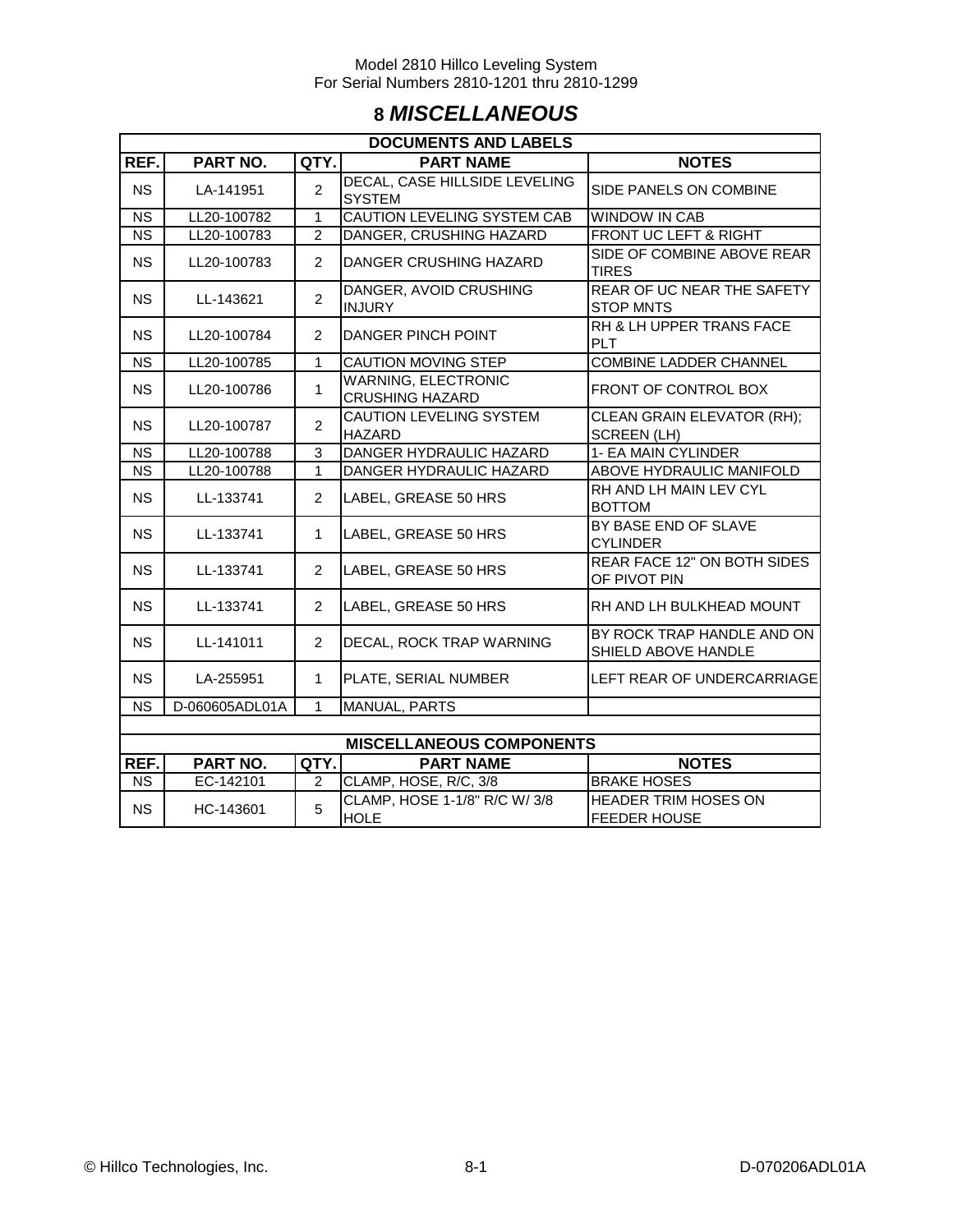## **9** *PART NUMBER INDEX*

| <b>IMBER</b><br>ART <sup></sup> | <b>IBER</b><br>PAGE |
|---------------------------------|---------------------|
| D-060605ADL01A                  | $8 - 1$             |
| EC-100008                       | $6 - 4$             |
| EC-100557                       | $6 - 2$             |
| EC-100692                       | $6 - 2$             |
| EC-136211                       | $6 - 2$             |
| EC-136221                       | $6 - 2$             |
| EC-138781                       | $6-2$               |
| EC-138791                       | $6 - 2$             |
|                                 |                     |
| EC-138801                       | $6 - 2$<br>$6 - 4$  |
| EC-139641                       |                     |
| EC-140751                       | $6 - 2$             |
| EC-140761                       | $6 - 2$             |
| EC-140771                       | $6 - 2$             |
| EC-140871                       | $6 - 2$             |
| EC-140891                       | $6 - 4$             |
| EC-141741                       | $6 - 4$             |
| EC-141751                       | $6 - 4$             |
| EC-141761                       | $6 - 4$             |
| EC-141771                       | $6 - 4$             |
| EC-141781                       | $6 - 4$             |
| EC-141791                       | $6-4$               |
| EC-141801                       | $6 - 4$             |
| EC-141811                       | $6 - 4$             |
| EC-141821                       | $6-4$               |
| EC-141831                       |                     |
|                                 | $6 - 2$             |
| EC-141891                       | $6 - 2$             |
| EC-141901                       | $6 - 2$             |
| EC-142101                       | $3 - 2$             |
| EC-142121                       | $6 - 2$             |
| ET-SP-20                        | $6 - 4$             |
| ET-ST-20#10                     | $6 - 4$             |
| ET-ST-2005                      | $6 - 4$             |
| F-CB-10M030F                    | $2 - 4$             |
| F-CB-12C56                      | 2-4                 |
| F-EYB-20M150E                   | 2-4                 |
| F-FHS-8M016E                    | $2 - 4$             |
| F-FW-04                         | 6-2                 |
| F-FWH-08                        | 2-4                 |
| F-FWH-10                        | $2 - 4$             |
| F-HC-06M020F                    | $2 - 4$             |
| F-HC-06M020F                    | $2-6, 3-4$          |
| F-HC-08M025F                    | 5-2                 |
|                                 |                     |
| F-HC-10M040F<br>F-HC-12M030F    | $5-2$<br>$5 - 2$    |
|                                 |                     |
| F-HC-12M040E                    | $3 - 4$             |
| F-HC-12M050F                    | $5-2$               |
| F-HC-12M065F                    | $5 - 2$             |
| F-HC-12M070E                    | $7 - 2$             |
| F-HC-12M280F                    | $5-2$               |
| F-HC-16M050E                    | $2-4, 3-4$          |
| F-HC-16M110E                    | $2 - 4$             |
| F-HC-16M120E                    | $2 - 4$             |

| <b>NUMBER</b><br>PART | PAGE<br>NUMBER | NUMBER<br>PART | <b>NUMBER</b><br>PAGE       | <b>NUMBER</b><br>PART | PAGE<br>NUMBER |
|-----------------------|----------------|----------------|-----------------------------|-----------------------|----------------|
| D-060605ADL01A        | $8 - 1$        | F-HC-20M070E   | $3 - 4$                     | F-LWH-08              | $2 - 6$        |
| EC-100008             | $6 - 4$        | F-HC-20M090E   | $3 - 4$                     | F-MB-14NR40           | $2 - 4$        |
| EC-100557             | $6 - 2$        | F-HC-20M120    | $3 - 4$                     | F-PCL-08X32           | $2 - 6$        |
| EC-100692             | $6 - 2$        | F-HC-20M280E   | $3 - 4$                     | F-PCL-16X32           | $2 - 4$        |
| EC-136211             | $6 - 2$        | F-HC-22M150E   | $2 - 4$                     | F-PCT-02X16           | $2 - 6$        |
| EC-136221             | $6 - 2$        | F-HC5-04C12    | $6 - 2$                     | F-PCT-03X32           | $2 - 4$        |
| EC-138781             | $6 - 2$        | F-HC-6M090F    | $3 - 4$                     | F-PHM-#10C16          | $6 - 2$        |
| EC-138791             | $6 - 2$        | F-HC8-08F20    | $2 - 6$                     | F-PHM-#6C06           | $6 - 2$        |
| EC-138801             | $6 - 2$        | F-HC-8M025F    | $2 - 4$                     | F-PHM-#6C12           | $6 - 2$        |
| EC-139641             | $6 - 4$        | F-HC-8M040F    | $3 - 4$                     | F-PHM-04C24           | $6 - 2$        |
| EC-140751             | $6 - 2$        | F-HCF-08M020E  | $\overline{3-4}$ , 6-2, 7-4 | F-PHM-04C36           | $6 - 2$        |
| EC-140761             | $6 - 2$        | F-HCF-08M025E  | 7-4                         | F-PHM-4M030F          | $6-2, 7-4$     |
| EC-140771             | $6 - 2$        | F-HCF-10M016F  | $2 - 4$                     | F-PHM-5M050F          | $6 - 2$        |
| EC-140871             | $6 - 2$        | F-HCF-10M020E  | $2-4, 3-4, 5-2$             | F-PHM-6M020F          | $6 - 2$        |
| EC-140891             | $6 - 4$        | F-HCF-10M025E  | $2-4, 7-4$                  | F-PHM-6M015F          | $6 - 2$        |
| EC-141741             | $6 - 4$        | F-HCF-12M025F  | $3 - 4$                     | F-PQR-08X32           | $2-4$          |
| EC-141751             | $6 - 4$        | F-HCF-12M030E  | $3 - 4$                     | F-PR-06X40            | $2 - 6$        |
| EC-141761             | $6 - 4$        | F-HCF-12M040E  | $2 - 4$                     | F-SHC-#10C52          | 7-4            |
| EC-141771             | $6 - 4$        | F-HCF-12M080E  | $2 - 4$                     | F-SHC-20M090E         | 3-4            |
| EC-141781             | 6-4            | F-HCF-8M020E   | $5 - 2$                     | F-SSS-04F04           | $7 - 2$        |
| EC-141791             | $6 - 4$        | F-HN-#10C      | $6 - 2$                     | F-SSS-06C08           | $2 - 6$        |
| EC-141801             | $6 - 4$        | F-HN5-12C      | $5 - 2$                     | F-UDS-#7X06           | $3 - 4$        |
| EC-141811             | $6 - 4$        | F-HNF-#10C     | $6 - 2$                     | HA-A-10MO             | $7-6$          |
| EC-141821             | $6 - 4$        | F-HNF-#6C      | $6 - 2$                     | HA-F-6MF6MO           | $7-6$          |
| EC-141831             | $6 - 2$        | F-HNF-04C      | $6 - 2$                     | HA-L-10FF10MF         | $7-6$          |
| EC-141891             | $6 - 2$        | F-HNF-06MF     | $2 - 4$                     | HA-L-10MF10MO         | $7-6$          |
| EC-141901             | $6 - 2$        | F-HNF-06ME     | $2 - 6$                     | HA-L-2FP2MP           | $7-6$          |
| EC-142101             | $3 - 2$        | F-HNF-08ME     | 3-4, 6-4, 7-4               | HA-L-6FF6MF           | $7-6$          |
| EC-142121             | $6 - 2$        | F-HNF-08MF     | 2-4, 3-4, 5-2               | HA-L-6MF6MO           | $7 - 6$        |
| ET-SP-20              | $6 - 4$        | F-HNF-10ME     | 2-4, 5-2, 7-4               | HA-L-6MF8MO           | $7 - 6$        |
| ET-ST-20#10           | $6 - 4$        | F-HNF-10MF     | $2 - 4$                     | HA-L-8FF8MF           | $7 - 6$        |
| ET-ST-2005            | $6 - 4$        | F-HNF-12C      | $2 - 4$                     | HA-L-8MF8MO           | $7 - 6$        |
| F-CB-10M030F          | $2 - 4$        | F-HNF-12ME     | $2-4, 5-2$                  | HA-L-8MO8MO           | $7 - 6$        |
| F-CB-12C56            | $2 - 4$        | F-HNF-12MF     | $3 - 4$                     | HA-M-16FF16MF         | $7-6$          |
| F-EYB-20M150E         | $2 - 4$        | F-HNF-20ME     | $2 - 4$                     | HA-M-6MF6FF           | $7 - 6$        |
| F-FHS-8M016E          | $2 - 4$        | F-HNF-4MF      | 7-4                         | HA-NJ-2FN             | 7-6            |
| F-FW-04               | 6-2            | F-HNF-5MF      | $6 - 2$                     | HA-Q-6MF6MO           | 7-6            |
| F-FWH-08              | $2 - 4$        | F-HNF-6MF      | $3 - 4$                     | HA-S-10MF10MO         | $7-6$          |
| F-FWH-10              | 2-4            | F-HNF-8MF      | $2-4, 3-4$                  | HA-S-16FF10MF         | 7-6            |
| F-HC-06M020F          | $2 - 4$        | F-HNJ-05C      | $5 - 2$                     | HA-S-2FP2MN           | 7-6            |
| F-HC-06M020F          | $2-6, 3-4$     | F-HNJ-12MF     | $2 - 4$                     | HA-S-4MF4MO           | 7-6            |
| F-HC-08M025F          | 5-2            | F-HNS-10ME     | $5 - 2$                     | HA-T-8MF8MO           | 7-6            |
| F-HC-10M040F          | $5 - 2$        | F-HNS-12ME     | 3-4                         | HC-100706             | $2 - 2, 7 - 2$ |
| F-HC-12M030F          | $5 - 2$        | F-HNS-12ME     | $\overline{7}$ -2           | HC-101021             | 7-4            |
| F-HC-12M040E          | $3 - 4$        | F-HNS-16ME     | $2-4, 3-4$                  | HC-101022             | 7-4            |
| F-HC-12M050F          | $5 - 2$        | F-HNS-20ME     | $3 - 2$                     | HC-101264             | $7 - 4$        |
| F-HC-12M065F          | $5 - 2$        | F-HNSF-12ME    | $2 - 4$                     | HC-101842             | $3-2, 7-2$     |
| F-HC-12M070E          | $7-2$          | F-LW-#10       | $7 - 4$                     | HC-102082             | 7-4            |
| F-HC-12M280F          | $5-2$          | F-LW-04        | $6 - 2$                     | HC-102218             | $3-2, 7-2$     |
| F-HC-16M050E          | $2-4, 3-4$     | <b>F-LW-05</b> | $5 - 2$                     | HC-133541             | $7-5$          |
| F-HC-16M110E          | 2-4            | <b>F-LW-12</b> | $5 - 2$                     | HC-134191             | $7 - 2$        |
| F-HC-16M120F          | $2 - 4$        | F-I WF-05      | $6-2$                       | HC-134201             | $7-2$          |

| ≃<br>VIBEI<br>PART | ≃<br>国<br>PAGE         |
|--------------------|------------------------|
| F-LWH-08           | $2 - 6$                |
| F-MB-14NR40        | $2 - 4$                |
| F-PCL-08X32        | $2 - 6$                |
| F-PCL-16X32        | $2 - 4$                |
| F-PCT-02X16        | 2-6                    |
| F-PCT-03X32        | 2-4                    |
| F-PHM-#10C16       | $6 - 2$                |
| F-PHM-#6C06        | $6 - 2$                |
| F-PHM-#6C12        | $6 - 2$                |
| F-PHM-04C24        | $6 - 2$                |
| F-PHM-04C36        | $6 - 2$                |
| F-PHM-4M030F       | $6-2, 7-4$             |
| F-PHM-5M050F       | $6 - 2$                |
| F-PHM-6M020F       | $6 - 2$                |
| F-PHM-6M015F       | $6 - 2$                |
| F-PQR-08X32        | $2 - 4$                |
| F-PR-06X40         | $2 - 6$                |
| F-SHC-#10C52       | $7 - 4$                |
| F-SHC-20M090E      | $3 - 4$                |
| F-SSS-04F04        | $7 - 2$                |
| F-SSS-06C08        | $2 - 6$                |
| F-UDS-#7X06        | $3 - 4$                |
| HA-A-10MO          | 7-6                    |
| HA-F-6MF6MO        | 7-6                    |
| HA-L-10FF10MF      | 7-6                    |
| HA-L-10MF10MO      | 7-6                    |
| HA-L-2FP2MP        | 7-6                    |
| HA-L-6FF6MF        | 7-6                    |
| HA-L-6MF6MO        | $7-6$                  |
| HA-L-6MF8MO        | 7-6                    |
| HA-L-8FF8MF        | 7-6                    |
| HA-L-8MF8MO        | 7-6                    |
| HA-L-8MO8MO        | 7-6                    |
| HA-M-16FF16MF      | 7-6                    |
| HA-M-6MF6FF        | $7-6$                  |
| HA-NJ-2FN          | 7-6                    |
| HA-Q-6MF6MO        | 7-6                    |
| HA-S-10MF10MO      | $7-6$                  |
| HA-S-16FF10MF      | $7-6$                  |
| HA-S-2FP2MN        | 7-6                    |
| HA-S-4MF4MO        | 7-6                    |
| HA-T-8MF8MO        | $7-6$                  |
| HC-100706          | $2-2, 7-2$             |
| HC-101021          | $7 - 4$                |
| HC-101022          | $7 - 4$                |
| HC-101264          | $7 - 4$                |
| HC-101842          | $3-2, 7-2$             |
| HC-102082          | $7 - 4$                |
| HC-102218          | $\overline{3}$ -2, 7-2 |
| HC-133541          | $7 - 5$                |
| HC-134191          | $7 - 2$                |
| HC-134201          | 7-2                    |

© Hillco Technologies, Inc. 9-1 D-070206ADL01A